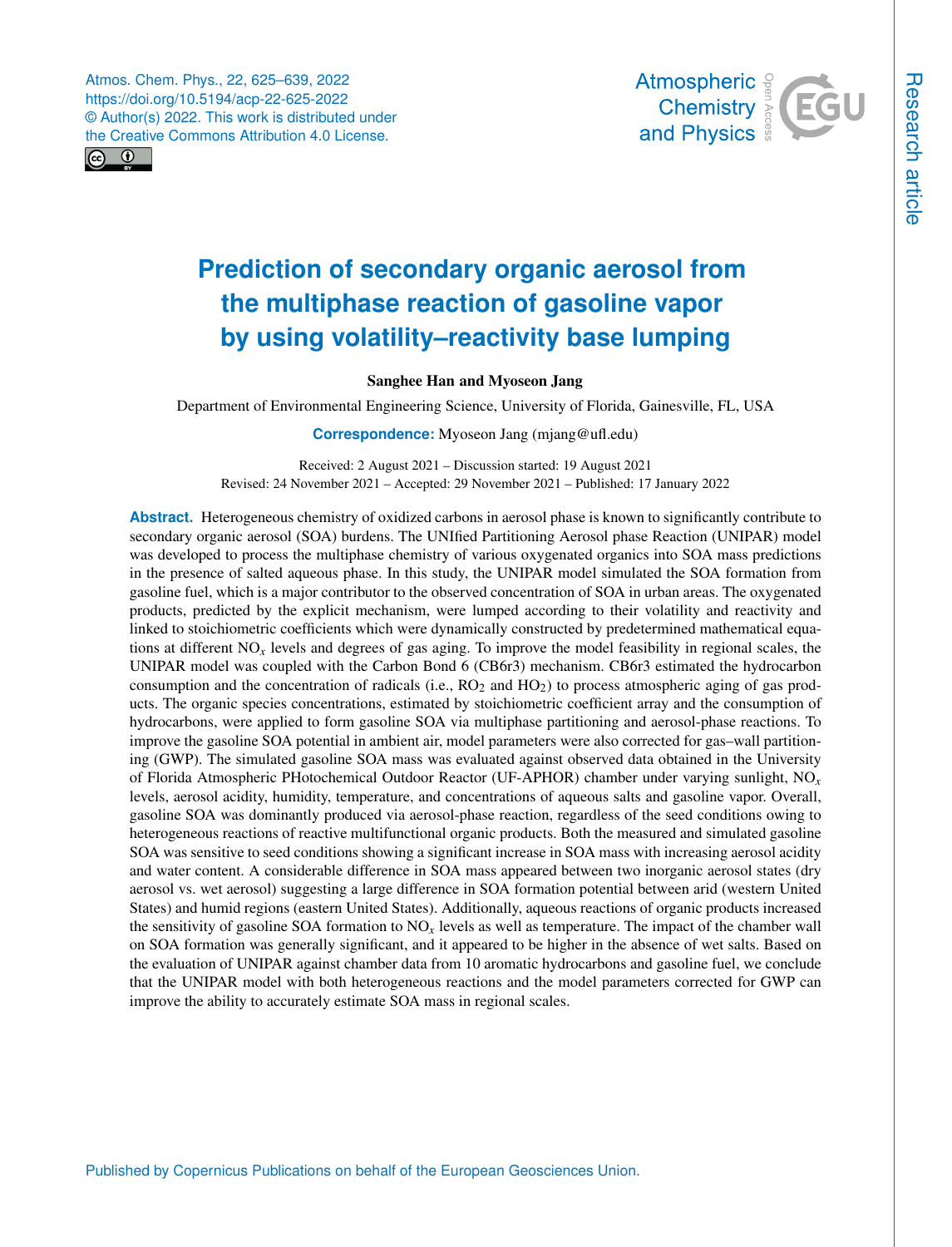#### **1 Introduction**

The atmospheric oxidation of hydrocarbons (HCs) produces ozone in the troposphere through a photochemical cycle of nitrogen oxides. This ozone can increase the risks of respiratory disease (Jerrett et al., 2009), cardiovascular disease, and premature death (Turner et al., 2016). Additionally, the atmospheric process of HCs can produce semi-volatile oxygenated products that can form secondary organic aerosol (SOA) through either gas–particle partitioning or aerosolphase reactions. SOA is a major contributor to the fine particular matter (PM<sub>2.5</sub>) in ambient air (Jimenez et al., 2009), with significant effects on climate (Heald et al., 2008) and human health (Cohen et al., 2017; Pöschl, 2005). Thus, it is critical to understand and predict the amount of SOA produced from the atmospheric oxidation of various HCs to effectively improve air quality and human health.

The air quality models, integrated with the partitioning based SOA module using two (Odum et al., 1996) or several surrogate species (i.e., Volatility Basis Set, Donahue et al., 2006), tend to underpredict SOA mass in the urban ambient air (Volkamer et al., 2006; Dzepina et al., 2011; Ensberg et al., 2014; Hayes et al., 2015; Appel et al., 2017; Woody et al., 2016). Much effort has been made to reduce the model–measurement discrepancies by adding missing SOA precursors (McDonald et al., 2018), including heterogeneous reactions (Carlton et al., 2010), and correcting the SOA model parameters by considering gas–wall partitioning (GWP) bias (Cappa et al., 2016; Baker et al., 2015; Hayes et al., 2015). For example, high SOA yields  $(>0.1)$ were reported from several individual intermediate volatility compounds in consumer product mixtures (Li et al., 2018). Thus, the extension of the SOA model to additional precursors emitted from the commercial usage of chemicals was attempted to close the model–measurement gap (Qin et al., 2021; Shah et al., 2019; McDonald et al., 2018).

The oligomers in SOA formed from photooxidation of precursor HCs in chambers and the ambient air has been identified as 25 %–80 % of the SOA mass (Kalberer et al., 2004; 2006; Tolocka et al., 2004; Gross et al., 2006; Hallquist et al., 2009). Thus, there have been numerous implications of inparticle chemistry in SOA formation for the model studies (Carlton and Turpin, 2013; Carlton et al., 2010; Pye et al., 2017). For example, the formation of oligomers was considered in the SOA module of Community Multiscale Air Quality (CMAQ) as a first-order reaction of condensed organic species, resulting in the improvement of spatial and temporal trends of SOA mass in particular for biogenic SOA (Carlton et al., 2010). To introduce the role of aerosol water contents in SOA formation, Jathar et al. (2016) examined the water uptake to the organic phase in SOA model and assess its influence on SOA formation (Jathar et al., 2016). Moreover, Pye et al. (2017) evaluate the importance of aerosol– water–organic interactions in the CMAQ model accounting for the uptake of water onto the hydrophilic organics (Pye et al., 2017). Despite such efforts, the performance of SOA formation in representing spatial and seasonal variation in ambient aerosol tends to underestimate total aerosol mass in the southern and western US (Appel et al., 2021).

The inaccuracy of SOA predictions can originate from the integration of the SOA model with the model parameters originated from biased chamber data. The deposition of organic vapor onto the reactor wall can cause the negative bias in SOA prediction because SOA model parameters are typically determined on the basis of a mass balance by using chamber data (Matsunaga and Ziemann, 2010; Zhang et al., 2014; Yeh and Ziemann, 2015; Krechmer et al., 2016; Huang et al., 2018). Thus, the GWP of semi-volatile organic compounds was semi-empirically characterized for various organic species. Many model studies reported that the significance of GWP varied with precursor HCs, gas oxidation process (different  $NO<sub>x</sub>$  levels or oxidants), chamber dimension and size, seed conditions, and meteorological conditions (temperature and humidity) (Zhang et al., 2014; Krechmer et al., 2020; Brune, 2019; Huang et al., 2018; Cappa et al., 2016). To simulate SOA formation accurately, the integration of the GWP model to the SOA model is inevitable in chamber studies. However, the application of individually determined GWP bias in the air quality model is challenging due to the surrogate species in air quality models.

In this study, the SOA formation from photooxidation of gasoline vapor was simulated with the UNIfied Partitioning Aerosol-phase Reaction (UNIPAR) model, which predicts SOA formation via multiphase reactions. The important feature of the UNIPAR model is to simulate SOA formation via aqueous-phase reactions of organic species in the absence of GWP. The UNIPAR model streamlines gas oxidation mechanisms, multiphase partitioning (gas, organic phase, and inorganic salted solution), and aerosol-phase reactions in both organic and inorganic phases (Beardsley and Jang, 2016; Im et al., 2014; Zhou et al., 2019; Yu et al., 2021). The model parameters and equations in the model have been demonstrated for various SOA produced from aromatic HCs (Im et al., 2014; Zhou et al., 2019), terpenes (Yu et al., 2021), and isoprene (Beardsley and Jang, 2016). In order to predict SOA mass in ambient air, the model parameters were updated by using the GWP model that employed a quantitative structure activity relationship (QSAR) approach (Han and Jang, 2020). The Carbon Bond 6 (CB6r3) (Yarwood et al., 2010) mechanism was integrated with UNIPAR to obtain the consumption of HCs and the concentration of radicals  $(RO<sub>2</sub>)$ and HO2) that processed atmospheric aging. The simulated SOA mass was compared to chamber-generated SOA data under the University of Florida Atmospheric PHotochemical Outdoor Reactor (UF-APHOR). The UNIPAR prediction was also compared to the prediction from the AERO7 module in the CMAQ model (CMAQ-AE7) (Appel et al., 2021). The sensitivity of gasoline SOA formation to various environmental conditions, such as temperature, relative humidity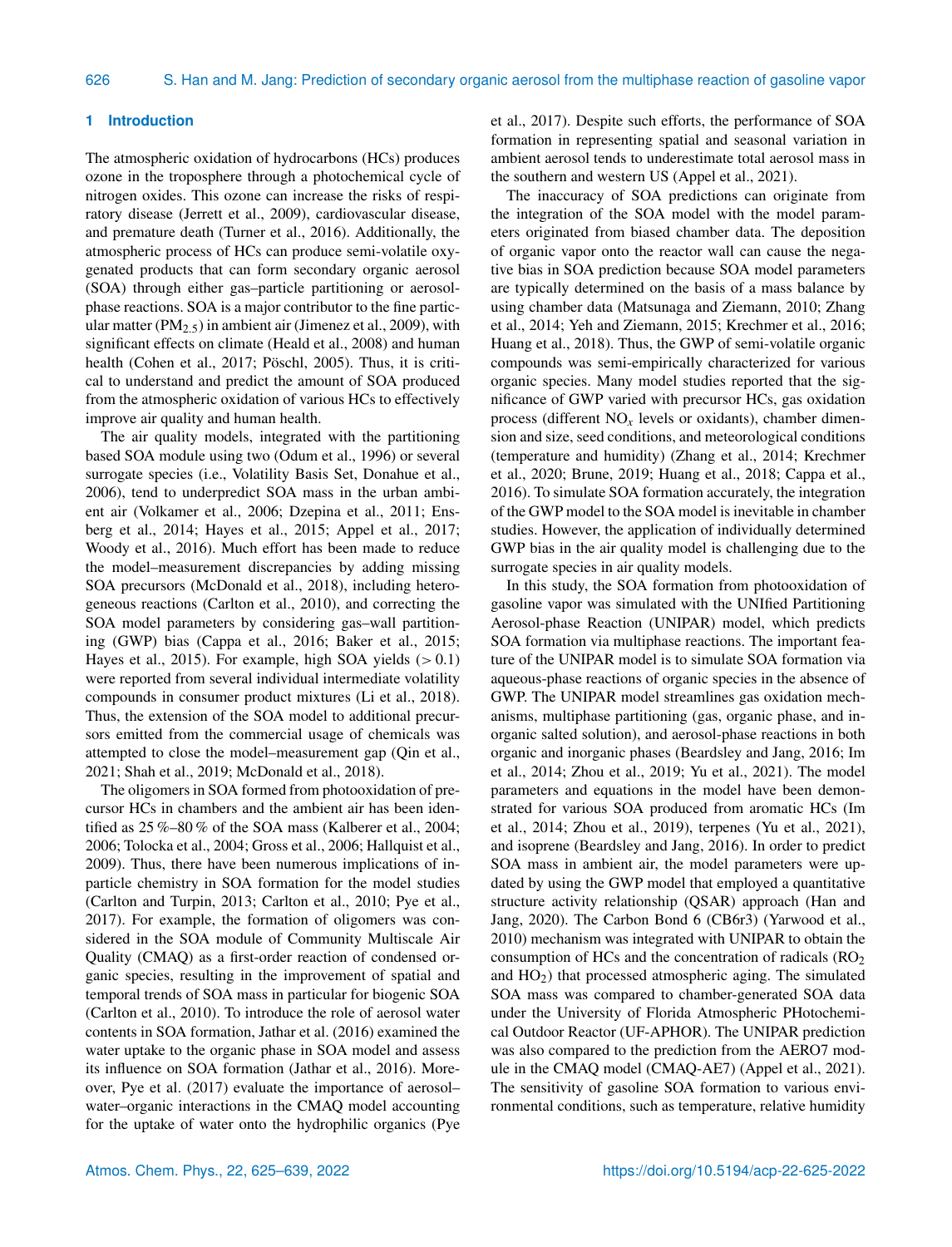| Date            | Initial condition |                    |                   |                            |                            | Temp        | %RH       | Max OM           | <b>Max TUVR</b> | Figure |
|-----------------|-------------------|--------------------|-------------------|----------------------------|----------------------------|-------------|-----------|------------------|-----------------|--------|
| (chamber ID)    | HC <sup>1</sup>   | $HC/NO_r$          | $\mathrm{Seed}^2$ | Seed mass $3$              | $OM_0^4$                   | (K)         |           | $(\mu g m^{-3})$ | $(Wm^{-2})^5$   |        |
|                 | (ppbC)            | $(ppb C ppb^{-1})$ |                   | $(\mu g \, \text{m}^{-3})$ | $(\mu g \, \text{m}^{-3})$ |             |           |                  |                 |        |
| 5 Dec 2020 (E)  | 1800              | 12.8               | <b>NS</b>         |                            | 2                          | $281 - 302$ | $46 - 98$ | 13.4             | 19.9            | 4a, 5a |
| 6 Mar 2019 (W)  | 1500              | 11.0               | <b>SA</b>         | 30                         | 2                          | $290 - 315$ | $28 - 91$ | 9.6              | 31.9            | 4d     |
| 16 Jan 2021 (E) | 1500              | 12.5               | dAS               | 50                         | 2                          | $275 - 296$ | $24 - 86$ | 7.9              | 21.3            | 4e     |
| 16 Jan 2021 (W) | 1500              | 12.5               | wAS               | 50                         | 2                          | 276–296     | $60 - 93$ | 20.07            | 21.3            | 4e, 5d |
| 19 Jan 2021 (E) | 1500              | 12.2               | wAS               | 120                        | 3                          | 274-300     | $47 - 88$ | 22.8             | 20.4            | 4f     |
| 4 Jan 2021 (E)  | 1500              | 2 <sup>1</sup>     | <b>SA</b>         | 30                         | 4                          | $277 - 300$ | $26 - 88$ | 8.9              | 21.1            | 4b, 5b |
| 4 Jan 2021 (W)  | 1500              | 2.3                | <b>NS</b>         | $\overline{\phantom{0}}$   | 4                          | 278-301     | $32 - 93$ | 6.6              | 21.1            | 4c, 5c |
| 28 Jan 2021 (E) | 1500              | 6.8                | wAS               | 30                         | 1.5                        | 279-297     | $31 - 91$ | 10.1             | 23.6            | 4g     |

**Table 1.** Experimental conditions for the photooxidation of the gasoline in the UF-APHOR chamber.

<sup>1</sup> Total HC concentrations in gasoline injected into the chamber. The HC concentrations were determined by using GC/FID (Fig. S1). <sup>2</sup> NS, SA, wAS, and dAS indicate non-seeded, sulfuric acid seed, wet ammonium sulfate seed, and dry ammonium sulfate seed, respectively.<sup>3</sup> The seed mass is determined as a dry mass, without water mass. <sup>4</sup> The pre-existing organic matter (OM<sub>0</sub>) is determined for the chamber air prior to the injection of inorganic seed and HC. <sup>5</sup> Total ultraviolet radiation (TUVR) measured solar ultraviolet radiation (Wm<sup>-2</sup>). The measured solar ultraviolet radiation on 5 December 2020 and 6 March 2019 is shown in Fig. S5b.

(RH), seed conditions, and the concentration of HC, was investigated.

#### **2 Chamber experiment**

Gasoline SOA was generated from the photooxidation of US commercial gasoline vapor (octane numbers of 87) under ambient sunlight in the UF-APHOR outdoor chamber located on the rooftop of Black Hall (29.64°, -82.34°) at the University of Florida, Gainesville, Florida. Based on the gas chromatography – flame ionization detector (GC-FID, HP-5890/Agilent Technologies 7820A) analysis of injected gasoline vapor, 30 % of carbons in the gasoline were from single-ring aromatic HCs (Fig. S1 in the Supplement). The gasoline vapor,  $NO_x$ , and inorganic seed aerosols were injected into the chamber before sunrise, and experiments were conducted for 10 h after sunrise. The  $NO<sub>x</sub>$  level was classified into high  $NO_x$  (HC/NO<sub>*x*</sub> < 5.5 ppbC ppb<sup>-1</sup>) and low NO<sub>x</sub> level (HC/NO<sub>x</sub> > 5.5 ppbCppb<sup>-1</sup>) based on the initial concentration of HC and NO*x*. Four different seed conditions (non-seeded, NS; sulfuric acid, SA; wet ammonium sulfate, wAS; dry ammonium sulfate, dAS) were applied to evaluate the seed effects on gasoline SOA. The chamber conditions for conducted experiments were summarized in Table 1.

The concentration of HCs and  $CCl<sub>4</sub>$  were monitored using a GC-FID. The measured HC concentration from GC-FID determined HC consumption in the chamber during the experiment. The concentration of  $CCl<sub>4</sub>$  was measured as a function of time to obtain the dilution factor in the chamber. The concentrations of  $O_3$  and  $NO_x$  were monitored with a photometric ozone analyzer (Teledyne, model 400E) and a chemiluminescence  $NO/NO<sub>2</sub>$  analyzer (Teledyne, model 200E), respectively. The measurements of inorganic ion  $(SO_4^{2-}$  and  $NH_4^+)$  and organic carbon (OC) concentrations of aerosol were conducted with in situ monitoring by the particle-into-liquid sampler (Applikon, ADI 2081) coupled with ion chromatography (Metrohm, 761Compact IC) (PILS-IC) and an OC/EC carbon aerosol analyzer (Sunset Laboratory, model 4), respectively. The particle volume concentration was monitored with a scanning mobility particle sizer (SMPS, TSI, model 3080) integrated with a condensation nuclei counter (TSI, model 3025A and model 3022). The composition  $(SO_4^{2-}, NO_3^-, NH_4^+$ , and organic) of aerosol was also monitored using an aerosol chemical speciation monitor (ACSM, Aerodyne Research Inc., USA) to compare with the data obtained from OC and PILS-IC for the accurate measurement. The meteorological factors (RH, temperature, and ultraviolet radiation) were measured in the UF-APHOR and applied to the simulation. The sunlight intensity was measured by a total ultraviolet radiometer (EPLAB, TUVR). Aerosol acidity (mol/L of aerosol) was monitored by colorimetry integrated in the reflectance UV–visible spectrometer (Li and Jang, 2012; Jang et al., 2020).

#### **3 Model descriptions**

The UNIPAR model was coupled with CB6r3 gas mechanism to simulate SOA formation from photooxidation of HCs (UNIPAR-CB6r3). The overall structure of the UNIPAR-CB6r3 model is illustrated in Fig. 1. The main feature of the model is the SOA simulation based on volatility and reactivity of organic products by using lumping species that are constructed from explicit gas products. In UNIPAR-CB6r3, the model parameters are corrected by the GWP artifacts, and they are also universalized for 10 aromatic HCs to predict SOA formation from gasoline vapor. The UNIPAR-CB6r3 model was simulated in the Dynamically Simple Model of Atmospheric Chemical Complexity (DSMACC) (Emmerson and Evans, 2009) integrated with the Kinetic PreProcessor (KPP) (Damian et al., 2002).

The CB6r3 mechanism simulates the atmospheric oxidation of anthropogenic precursors in the gas phase and yields the consumption of HCs ( $\triangle$ HC) and concentration of RO<sub>2</sub>  $([RO<sub>2</sub>])$  and  $HO<sub>2</sub>$  ([HO<sub>2</sub>]). In the model, the predetermined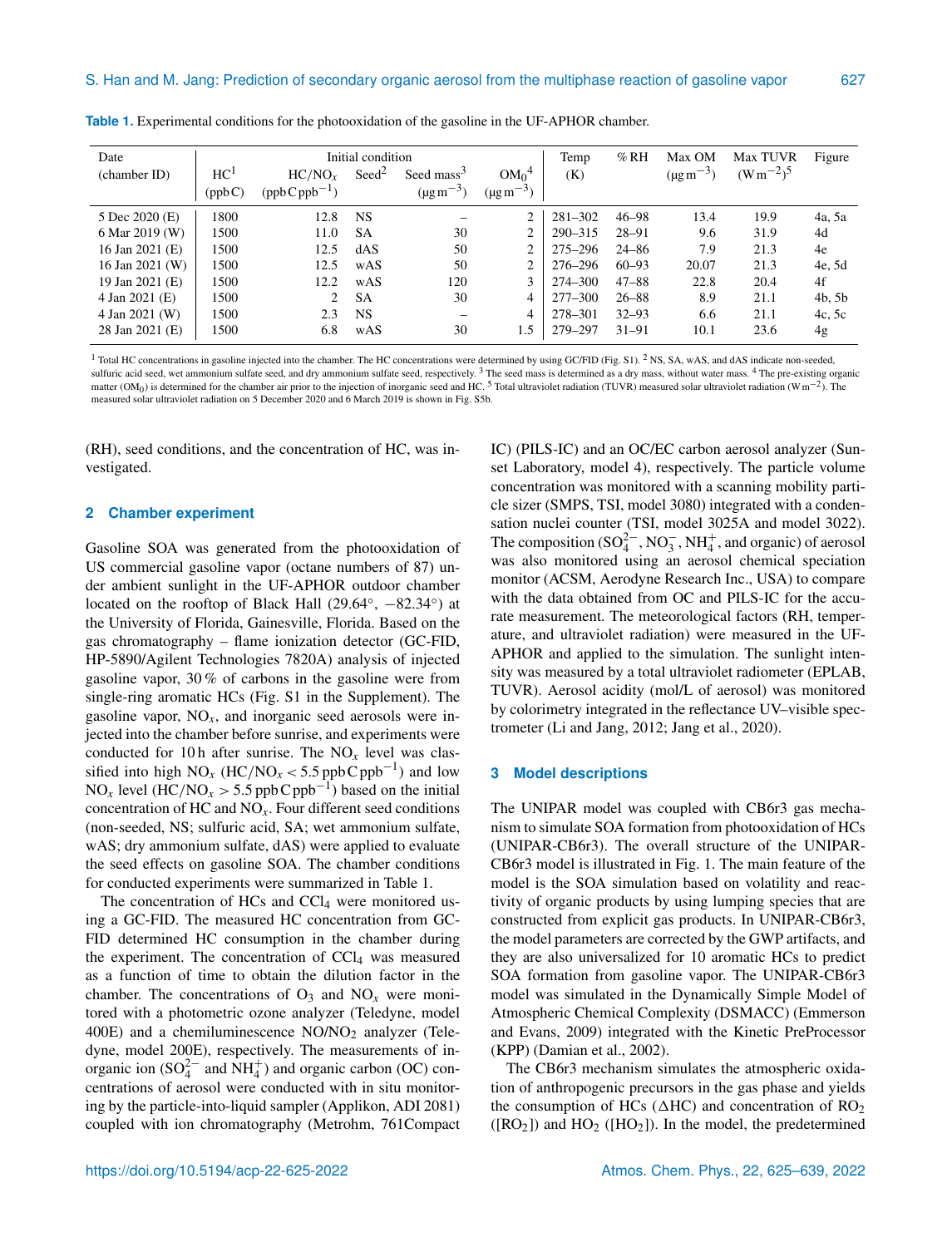

**Figure 1.** The structure of the UNIPAR-CB6r3 to predict the gasoline SOA formation.  $C_{g,i}$ ,  $C_{or,i}$ , and  $C_{in,i}$  are the concentration of organic compound (i) in the gas phase (g), organic phase (or), and inorganic phase (in). The dynamic stoichiometric coefficient (dynamic  $\alpha_i$ ), the consumption of HC ( $\Delta$ HC), the concentration of hydroperoxide radical ( $[HO_2]$ ), and the concentration of organic peroxyl radical ( $[RO_2]$ ) are simulated from the CB6r3. The aging scale factor  $(f_A)$  is represented as a function of [HO<sub>2</sub>], [RO<sub>2</sub>], and the initial concentration of HC (Zhou et al., 2019). OM<sub>AR</sub>, OM<sub>P</sub>, and OM<sub>T</sub> indicate organic matter (OM) formed from aerosol-phase reactions, OM formed from the partitioning process, and total OM, respectively.

polynomial equations, derived by using explicit gas mechanisms (Master Chemical Mechanism, MCM v3.3.1) (Jenkin et al., 2012), estimate the stoichiometric coefficients  $(\alpha_i)$ of the lumping species  $(i)$  of gas-phase oxygenated products. The quantity of the  $\alpha_i$  array, which was classified into 51 lumping species according to their volatility and reactivity in the aerosol phase, is dynamic as a function of a  $HC/NO<sub>x</sub>$  level and degree of aging, which is calculated with  $\Delta$ HC, [RO<sub>2</sub>], and [HO<sub>2</sub>] from CB6r3. These lumping species are then used to generate SOA mass  $(OM<sub>T</sub>)$  via gas–particle partitioning (OM<sub>P</sub>) and heterogeneous reactions (OM<sub>AR</sub>) in both organic and inorganic phases. The SOA formation via aqueous-phase reactions of organic species was simulated under the assumption of the liquid–liquid phase separation (LLPS) between organic and inorganic phases. The details of the model description are shown in the following sections.

#### 3.1 Lumped organic species

The formation of oxygenated products is predicted by simulating the MCM v3.3.1 gas mechanism. The resulting oxygenated products are then classified into 51 lumping species based on their volatility and chemical reactivity.  $\alpha_i$  is determined at varying  $HC/NO<sub>x</sub>$  ratios and the different degree of gas aging, and dynamically constructed by using the mathematical equations based on the simulation of MCM v.3.3.1. The degree of aging is mathematically correlated with the concentration of  $RO<sub>2</sub>$  and  $HO<sub>2</sub>$ , which are normalized with the initial concentration of HCs. These lumping species are linked to a mass-based  $\alpha_i$  to produce the concentrations of each lumping species. In order to process the multiphase thermodynamic equilibrium of lumping species  $(i)$ ,

the physicochemical properties (vapor pressure,  $p_{L,i}^{\circ}$ ; molecular weight, MW<sub>i</sub>; oxygen to carbon ratio, O: C<sub>i</sub>; and hydrogen bonding,  $HB_i$ ) are determined based on the group contribution (Stein and Brown, 1994). In the UNIPAR model, the volatilities of each oxidation product are classified into eight levels of the vapor pressure  $(P_{L,i}^{\circ})$  (1–8: 10<sup>-8</sup>, 10<sup>-6</sup>, 10<sup>-5</sup>, 10−<sup>4</sup> , 10−<sup>3</sup> , 10−<sup>2</sup> , 10−<sup>1</sup> , and 1 mm Hg) and six levels based on the aerosol-phase reactivity scale  $(R<sub>i</sub>)$ : very fast (VF), fast  $(F)$ , medium  $(M)$ , slow  $(S)$ , partitioning only  $(P)$ , and multi-alcohol (MA) and three additional reactive species (glyoxal, methylglyoxal, and epoxydiols).

In UNIPAR-CB6r3, the UNIPAR model is coupled with the CB6r3 mechanism (Yarwood et al., 2010) that is used in air quality models. The CB6r3 mechanism has been frequently used to predict the ozone formation by using a unique lumping species (Yarwood et al., 2005, 2010) but is limited to consider the physicochemical properties of oxygenated products, which are necessary to process SOA formation. In CB6r3, the reaction of toluene or benzene with an OH radical is explicitly expressed. In order to obtain  $\triangle$ HC from each aromatic HC, the reactions of other aromatic HCs (i.e., ethylbenzene, propylbenzene, 3 xylene isomers, and 3 trimethylbenzene isomers) with an OH radical were explicitly treated by using individual reaction rate constants (Table S1 in the Supplement). In this study,  $\triangle$ HC, [RO<sub>2</sub>], and [HO<sub>2</sub>] are obtained from CB6r3 and incorporated with predetermined polynomial equations to determine the  $\alpha_i$  array as a function of  $HC/NO<sub>x</sub>$  ratios and an aging scale (Fig. 1). These equations are mathematically derived by using explicit products predicted from MCM v3.3.1. The gas concentration  $(C_{g,i})$ of lumping species, i, is estimated by multiplying  $\triangle$ HC by dynamically predicted  $\alpha_i$  (Zhou et al., 2019). The physico-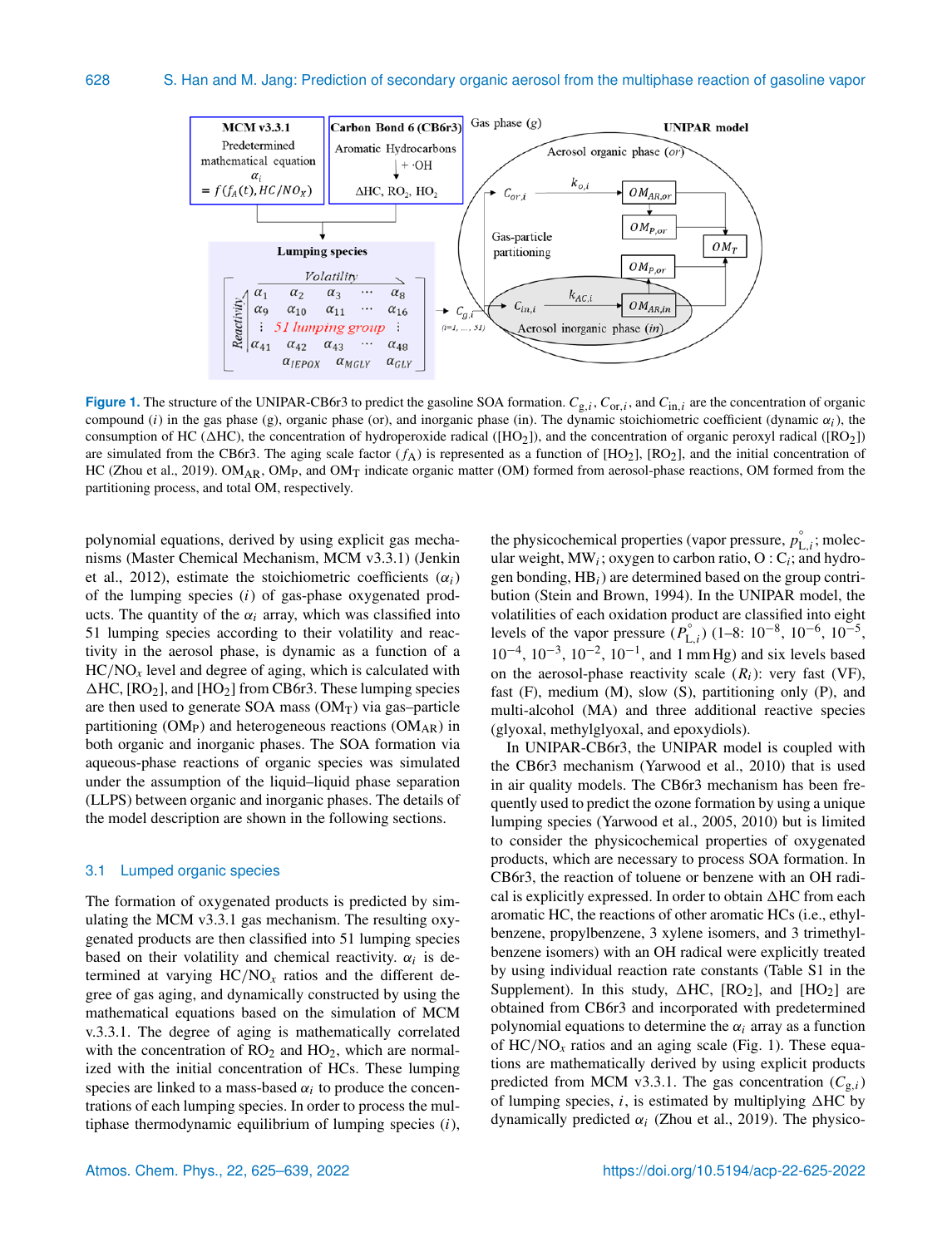chemical parameter arrays (MW<sub>i</sub>, O: C<sub>i</sub>, and HB<sub>i</sub>) are unified by using 51 lumping species for 10 different aromatic HCs and they are applied to estimate multiphase partitioning and aerosols' medium properties.

#### 3.2 Multiphase partitioning

The gas products produced from the atmospheric oxidation of precursor HCs partition onto both organic and inorganic phase ( $C_{\text{or},i}$  and  $C_{\text{in},i}$ , respectively).  $C_{\text{or},i}$  and  $C_{\text{in},i}$ are incorporated into in-particle chemistry to form  $OM_{AR}$ (Fig. 1). In this model, the gas–particle partitioning processes are assumed as an equilibrium partitioning process based on the absorptive partitioning theory (Pankow, 1994), which assumes that the gas-particle partitioning instantaneously reaches equilibrium to distribute the gas products into the gas, organic, and inorganic phases.

The partitioning coefficient of  $i$  into the organic phase  $(K_{\text{or},i})$  and inorganic phase  $(K_{\text{in},i})$  is determined by the traditional absorptive partitioning theory (Pankow, 1994) as follows:

$$
K_{\text{or},i} = \frac{7.501RT}{10^9 \text{MW}_{\text{or}} \gamma_{\text{or},i} p_{\text{L},i}^{\circ}},\tag{1}
$$

$$
K_{\text{in},i} = \frac{7.501RT}{10^9 \text{MW}_{\text{in}} \gamma_{\text{in},i} p_{\text{L},i}^{\circ}},\tag{2}
$$

where  $MW_{or}$  (gmol<sup>-1</sup>) is the molecular weight of OM<sub>T</sub>, R (8.314 Jmol<sup>-1</sup> K<sup>-1</sup>) is the ideal gas constant, and T (K) is the temperature.  $\gamma_{\text{or},i}$  is the activity coefficient of i in organic phase. MWin is the averaged molecular weight of inorganic aerosol, and  $\gamma_{\text{in},i}$  is the activity coefficient of *i* in inorganic phase.  $\gamma_{\text{or},i}$  is assumed as unity, while  $\gamma_{\text{in},i}$  is semi-empirically estimated with a polynomial equation, determined by fitting the  $\gamma_{\text{in},i}$  estimated by the aerosol inorganic–organic mixtures functional groups activity coefficient (AIOMFAC) (Zuend et al., 2011):

$$
\gamma_{\text{in},i} = e^{0.035 \text{MW}_i - 2.704 \ln(\text{O:C}_i) - 1.121 \text{HB}_i - 0.33 \text{FS} - 0.022(\text{RH})}, (3)
$$

where RH is relative humidity (%), and FS (fractional sulfate,  $FS = [SO_4^{2-}]/([SO_4^{2-}] + [NH_4^+]))$  is the concentration ratio of total sulfate to the sum of total sulfate and ammonium ions in aerosol (Zhou et al., 2019). In the model, FS, introduced to determine aerosol acidity, ranges from 0.334 for AS to 1 for SA. To simulate the gasoline SOA, a unified matrix of  $MW_i$ ,  $O: C_i$ , and  $HB_i$  for 51 lumping species was applied to the SOA prediction from 10 different aromatic HCs, which are the compositions of gasoline vapor.

#### 3.3 OM<sub>AR</sub>: SOA growth via aerosol-phase reactions

OMAR is produced via oligomerization in both organic and inorganic phases, as described in previous studies (Im et al., 2014; Zhou et al., 2019). OM<sub>AR</sub> is estimated as a secondorder reaction product from condensed organics based on the

assumption of a self-dimerization reaction of organic compounds in media (Odian, 2004):

$$
\frac{dC'_{\text{or},i}}{dt} = -k_{0,i}C'_{\text{or},i}{}^2,\tag{4}
$$

$$
\frac{dC'_{\text{in},i}}{dt} = -k_{\text{AC},i} C'_{\text{in},i}^2,\tag{5}
$$

where  $C'_{\text{or},i}$  and  $C'_{\text{in},i}$  are the concentration of i in the organic and inorganic aerosol phases (mol  $L^{-1}$ ), respectively. The reaction rate constants in the aqueous phase  $(k_{AC,i})$  and organic phase  $(k_{o,i})$  are determined:

$$
k_{\text{AC},i} = 10^{0.25pK_{\text{BH}_i^+} + 1.0X + 0.95R_i + \log(a_w[\text{H}^+]) - 2.58},
$$
(6)  

$$
k_{\text{o},i} = 10^{\left[0.25pK_{\text{BH}_i^+} + 0.95R_i + 5.2\left(1 - \frac{1}{1 + e^{0.2(270 - \text{MW}_{\text{OF}})}}\right) + \frac{2.7}{1 + e^{11(0.85 - \text{O} \cdot \text{C})}} - 10.07\right]},
$$
(7)

where  $k_{AC,i}$  is semi-empirically defined as a function of  $R_i$ , the protonation equilibrium constant ( $pK_{BH_{i}^{+}}$ ), excess acidity (X) (Cox and Yates, 1979; Jang et al., 2006), water activity  $(a_w)$ , and the proton concentration [H<sup>+</sup>] (Im et al., 2014; Zhou et al., 2019).  $k_{0,i}$  is determined without the X,  $a_w$ , and [H<sup>+</sup>] terms because  $a_w$ , [H<sup>+</sup>], and X converged to zero in the absence of wet inorganic seed. In our previous work (Jang et al., 2005, 2006), a second-order  $k_{AC,i}$  (Lmol<sup>-1</sup> s<sup>-1</sup>) was described via a rate-determining step for polymerization to form polyacetal.  $k_{0,i}$  is determined by extrapolating  $k_{AC,i}$  to the neutral condition in the absence of salted aqueous solution to process oligomerization in the organic phase.

SOA formation in the aqueous phase may not be affected by viscosity because of abundant water molecules, while SOA formation in organic phase can be impacted by viscosity. In the traditional SOA models, it is often assumed that the equilibrium in gas–particle partitioning is rapidly achieved. However, studies have shown the relatively long characteristic time of less volatile organic species onto the semi-solid particle to reach equilibrium (Shiraiwa and Seinfeld, 2012; Shiraiwa et al., 2011). In general, the higher viscosity appears with an organic compound with the higher MW (Koop et al., 2011). Although the high  $O: C$  ratio (higher polarity) can increase viscosity, polar aerosol can absorb water in some degree at high humidity increasing fluidity. Studies have shown that viscosity can also influence chemical reaction rate, limited by slow bulk diffusion within a particle (De Schrijver and Smets, 1966; Reid et al., 2018). In the current knowledge, it is difficult to distinguish the impact of viscosity on the partitioning process from that on reaction rates. In this study, the impact of aerosol viscosity on SOA formation was related to heterogeneous reactions in the organic phase by controlling their reaction rate constant. The sigmoidal functions for MW<sub>or</sub> and O : C are involved in  $k_{0,i}$ to consider the viscosity of organic aerosol.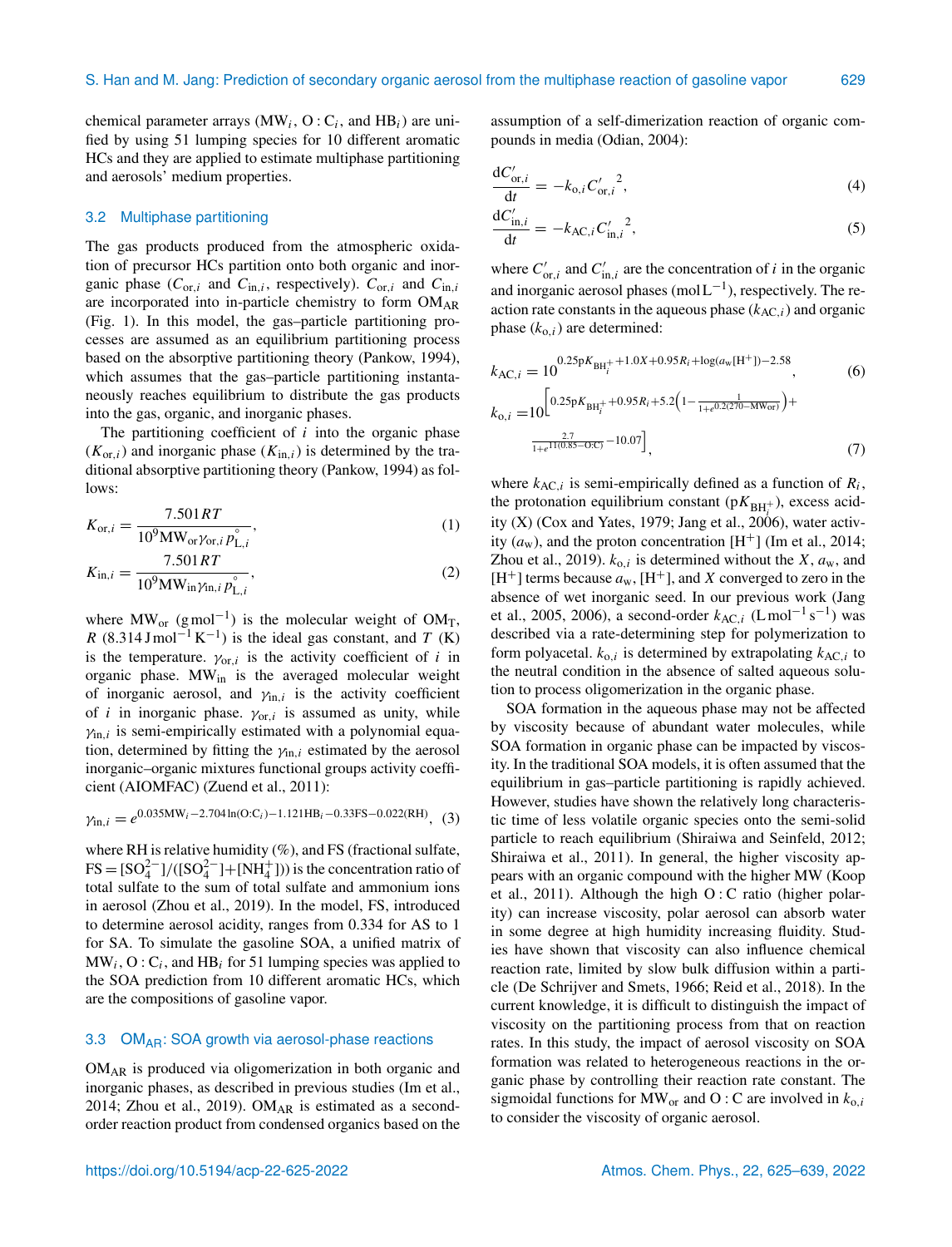#### 3.4 OMP: SOA formation via partitioning

It is assumed that gas–organic partitioning is governed by Raoult's law in that the saturation vapor pressure of the species is dependent on the mole fraction of the species in the solution. To consider the subtracted mass in total concentration ( $C_{T,i} = C_{g,i} + C_{or,i} + C_{in,i}$ ) of *i* by oligomerization,  $OM<sub>P</sub>$  is recalculated after  $OM<sub>AR</sub>$  integration with the partitioning model (Schell et al., 2001) which is reconstructed by including  $OM_{AR}$  (Cao and Jang, 2010). OM<sub>P</sub> is estimated from  $C_{T,i}$  using a mass balance equation and solved by the Newton–Raphson method (Press et al., 1992):

$$
OM_P = \sum_{i} \left[ C_{T,i} - OM_{AR,i} - C_{g,i}^{*} \frac{\left(\frac{C_{or,i}}{MW_{i}}\right)}{\sum_{i} \left(\frac{C_{or,i}}{MW_{i}} + \frac{OM_{AR,i}}{MW_{oli,i}}\right) + OM_{0}} \right], (8)
$$

where  $C_{g,i}^*$  (=  $\frac{1}{K_{\text{or},i}}$ ) is the effective saturation concentration of i, OM<sub>0</sub> (mol m<sup>-3</sup>) is the pre-existing OM concentration, and  $MW_{oli,i}$  (gmol<sup>-1</sup>) is the molecular weight of the dimer.

#### 3.5 Model parameters in the absence of GWP bias

The model parameters inherited from chamber-generated SOA mass can be biased and increase inaccuracy in prediction of SOA mass in ambient air. In this study, the UNIPAR-CB6r3 simulation was performed with the model parameters that were not biased by GWP. Regardless of the absence or the presence of GWP, the prediction of OM<sub>P</sub> is approached by a fundamental partitioning theory. The modification was mainly made for the model parameters associated with aerosol-phase reaction rate constants of lumping species (i.e.,  $k_{0,i}$ ). Consequently, the change in OM<sub>AR</sub>, predicted with the new model parameters, modulates OM<sub>P</sub> (Fig. 1).

In order to establish  $k_{0,i}$  in the absence of GWP on the model, UNIPAR was integrated with explicit gas mechanisms (MCM v3.3.1) and the GWP model (UNIPAR-GWP, in Sect. S2) (Han and Jang, 2020). Multiphase HC reactions, including gas-phase oxidation, gas–particle partitioning, aerosol-phase reactions in the organic phase and inorganic aqueous phase, and GWP, were kinetically treated in the model (Fig. S2) by using the absorption rate constants (kon<sub>w</sub>) and desorption rate constants (koff<sub>w</sub>) of organic species  $i$ , in wall  $(w)$  phases. In UNIPAR-GWP, the GWP processes were predicted with GWP model parameters (organic vapor–wall partitioning and its accommodation coefficient) and the chamber-specific characteristics (chamber dimension and the organic matter concentration on the wall). The QSAR approach that employed organic physicochemical parameters facilitated the derivation of the semiempirical polynomial model to predict GWP model parameters, as described in the previous study (Han and Jang, 2020). The  $k_{0,i}$  values were amended to predict aromatic SOA by using UNIPAR-GWP against chamber-generated data. The



**Figure 2.** The linearity of predicted SOA mass  $(\mu g m^{-3})$  using UNIPAR-CB6r3 and observed SOA mass ( $\mu$ gm<sup>-3</sup>) in the absence and the presence of wet inorganic seed. SOA mass was produced via the photooxidation of various aromatic HCs (Table S2) in the UF-APHOR chamber.

amended  $k_{0,i}$  was then applied to the UNIPAR-CB6r3 model to predict the gasoline SOA formation potential in this study.

### **4 Results and discussions**

#### 4.1 Aromatic SOA simulation with UNIPAR-CB6r3

The gasoline fuel is the mixture of various HCs including aromatics, alkenes, alkanes, and ethanol. It has been known that the photooxidation of aromatic HCs in the presence of NO*x* mainly attributes to gasoline SOA (Gentner et al., 2017). Thus, the feasibility of UNIPAR-CB6r3 was evaluated for the prediction of the SOA formation from photooxidation of aromatic HCs in gasoline against chamber-generated SOA data (Table S2). In Fig. 2, the simulation was plotted against chamber-generated SOA mass produced from the photooxidation of 10 different aromatic HCs under various experimental conditions (Table S2). Overall, the predicted SOA mass with UNIPAR-CB6r3 in the presence of GWP agreed well with the observed SOA mass (slope of 1.04 and  $R^2 = 0.89$ ). Figure S3 illustrates the simulated (solid line) and observed (symbol) concentration of  $NO$ ,  $NO<sub>2</sub>$ ,  $O<sub>3</sub>$ , and HC over the course of the experiment. Figure S4 shows a time profile of simulated  $OM_T$  (solid line), simulated  $OM_{AR}$ (dotted line), and observed SOA data (symbol) over the course of the chamber experiment. A significant contribution of  $OM_{AR}$  to  $OM_T$  suggests an importance of heterogeneous reactions in SOA formation. The oligomers in SOA formed from photooxidation of precursor HCs in chambers and the ambient air has been identified as a considerable fraction in the SOA mass (Kalberer et al., 2004, 2006; Tolocka et al., 2004; Gross et al., 2006; Hallquist et al., 2009).

To characterize the impact of GWP on aromatic SOA formation, the aromatic SOA mass ( $C<sub>SOA</sub>$ ,  $\mu$ gm<sup>-3</sup>) in the absence of GWP bias was plotted vs. the aromatic SOA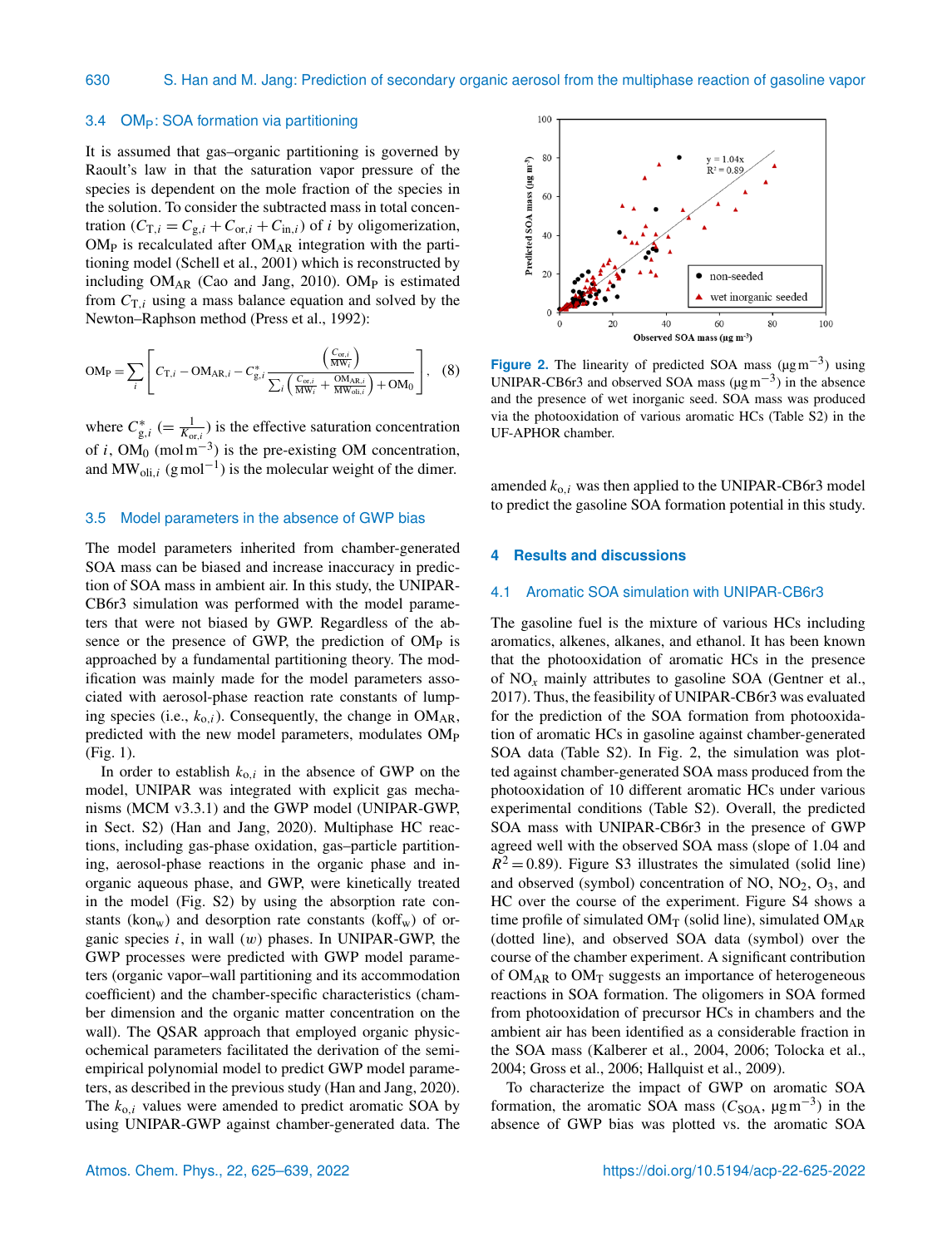

Figure 3. The simulated C<sub>SOA</sub> and C<sub>SOA, wall</sub> for 10 different aromatic HCs at the given reference conditions. The SOA formation is simulated at the 298 K and 60 % at a given sunlight intensity (Fig. S5a). The concentration of initial HC is determined to consume 100  $\mu$ gm<sup>-3</sup> of HC at 17:00 EST. The initial HC ppb C/NO<sub>x</sub> ppb sets to 3 and 10 for high  $NO<sub>x</sub>$  level and low  $NO<sub>x</sub>$  level, respectively. SOA masses are also obtained at 17:00 EST. The color of the symbol indicates the seed conditions: black, blue, and red for non-seeded (NS), wet ammonium sulfate (wAS), and wet ammonium hydrogen sulfate (wAHS), respectively.

mass ( $C<sub>SOA</sub>$ <sub>wall</sub>,  $\mu$ gm<sup>-3</sup>) predicted in the presence of the GWP (Fig. 3). The SOA formation was simulated at (a) high NO<sub>x</sub> level (HC/NO<sub>x</sub> = 3 ppbC ppb<sup>-1</sup>) and (b) low NO<sub>x</sub> level  $(HC/NO<sub>x</sub> = 10$  ppb C ppb<sup>-1</sup>) at the given reference conditions (298 K, 60 % RH) under the specific sunlight intensity measured on 19 June 2015 (Fig. S5a). In Fig. 3, the more deviated plot from the 1 : 1 line indicates the larger impact of GWP on SOA formation. The impact of GWP on SOA formation differs with oxidation product distributions according to volatility and reactivity. The estimated kon<sub>w,i</sub> of i to the chamber wall was  $\sim 5 \times 10^{-4}$  s<sup>-1</sup> for UF-APHOR chamber. Similar to OMP, the impact of GWP on SOA formation is significant in the HCs with low volatile products. The HC with the higher impact of  $OM_{AR}$  on  $OM_T$  is less influenced by GWP. The characteristic time of aerosol-phase reactions that lead OMAR is generally shorter than that of GWP (Han and Jang, 2020). In the UNIPAR model, the formation of OMAR is irreversible to form non-volatile oligomer products. Benzene SOA, which is mainly attributed to  $OM_{AR}$ , was little influenced by GWP. The oxygenated products from benzene are highly reactive in the aerosol phase, leading a high contribution of  $OM_{AR}$  to  $OM_T$ , but they are volatile, lowering OM<sup>P</sup> as well as the impact of GWP. In the case of a high  $NO<sub>x</sub>$  level, SOA mass from the photooxidation of benzene increased by a factor of 1.04 after GWP correction, which is insignificant compared to other aromatic HCs which can produce 1.14–4.75 times higher SOA mass in the absence of GWP impact. The impact of GWP on SOA formation in the presence of inorganic seed (wAHS in red and wAS in blue) was significantly lower than that without the wet inorganic seed (black). In the presence of wet seed, plots are much less deviated from the 1 : 1 line as seen in Fig. 3 in comparison to non-seeded SOA. The  $C<sub>SOA</sub>$  to  $C<sub>SOA</sub>$ , wall ratio is higher under

the NS condition ( $\sim$  4.75) than that in the presence of wAHS (∼ 2.54). This tendency agreed with the previously reported results (Krechmer et al., 2020; Zhang et al., 2014). The SOA formation pathway via aqueous reactions of organic products shows little sensitivity to GWP.

#### 4.2 Gasoline SOA simulation with UNIPAR-CB6r3

Figure 4 shows the time profiles of simulated  $OM<sub>T</sub>$  (solid line),  $OM<sub>AR</sub>$  (dotted line), and observed organic matter (symbols) under the experimental conditions summarized in Table 1. Overall, the gasoline SOA mass predicted by UNIPAR-CB6r3 in the presence of wall agrees with SOA mass generated in UF-APHOR under varying NO*x* levels and seed conditions. Similar to aromatic SOA (Fig. S4), gasoline SOA formation was dominated by  $OM_{AR}$ . SOA mass at the low  $NO<sub>x</sub>$  level is higher than that at the high  $NO<sub>x</sub>$  level (Fig. 4a vs. b), causing higher contribution of OM<sub>P</sub> to the higher  $OM_T$ . At the high  $NO_x$  level, organonitrates and peroxyacetyl nitrate are produced via the reaction of a peroxy radical ( $RO<sub>2</sub>$ ) with  $NO<sub>2</sub>$ . Additionally, at the high  $NO<sub>x</sub>$  level, atmospheric processes yield fewer highly volatile chemical species (i.e., carbonyls, hydroxy carbonyls) (Hallquist et al., 2009) because OH radicals tend to react with  $NO<sub>2</sub>$  to form  $HNO<sub>3</sub>$ .

A significant enhancement of gasoline SOA mass was observed in the presence of acidic seed (Fig. 4b vs. c) or wet seed (Fig. 4e). The electrolytic inorganic particle can contain a significant amount of aerosol water above efflorescence RH (ERH) or deliquescence RH (DRH). When the inorganic aerosol is wet, reactive organic species can heterogeneously react in the aqueous phase and increase SOA mass. The UNIPAR-CB6r3 model simulation shows the importance of aqueous reactions of reactive organic products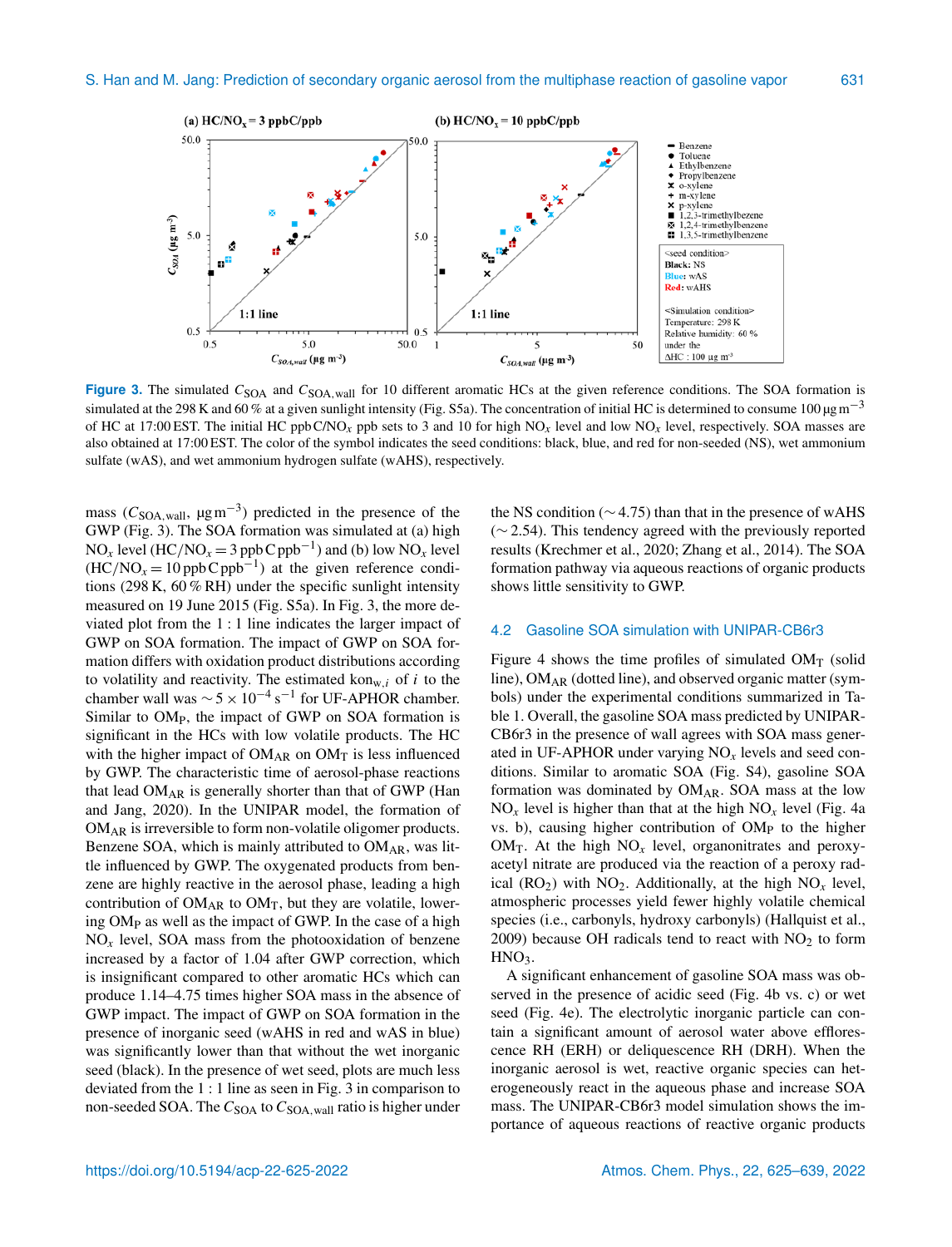

**Figure 4.** Observed (symbol) and simulated SOA mass using UNIPAR-CB6r3 (line) for the photooxidation of gasoline vapor at different  $NO<sub>x</sub>$  levels. SOA mass concentrations are corrected for the particle loss to the chamber wall. The simulated  $OM<sub>T</sub>$  (solid line) and  $OM<sub>AR</sub>$ (dotted line) are also illustrated. The error  $(9\%)$  associated with SOA mass was estimated with the instrumental uncertainty in the OC/EC analyzer. SOA mass was produced via the photooxidation of gasoline vapor (Table 1) in the UF-APHOR chamber. The averaged deviations of simulation from experimental data are (a) 2 %, (b)  $-14$  %, (c)  $-32$  %, (d)  $-22$  % and  $-24$  %, (e)  $-10$  %, and (f) 10 %.



**Figure 5.** The comparison of gasoline SOA mass  $(C_{\text{SOA, wall}})$  in the presence of GWP and gasoline SOA mass  $(C_{\text{SOA}})$  in the absence of GWP. SOA formation was simulated using UNIPAR-CB6r3 for the photooxidation of gasoline vapor at given experimental conditions (Table 1).

to increase SOA mass. In the current model, produced gasoline SOA mass is not subtracted from the gas phase. Thus, the model can cause inaccuracy particularly for a high-yield SOA system. For example, the gasoline SOA yield in the presence of acidic seed under the low  $NO<sub>x</sub>$  level is high, and this presumably would cause the overestimation of SOA mass as seen in Fig. 4d.

The gasoline SOA was produced in the presence of different amounts of wAS (excluding water mass) as  $50 \mu g m^{-3}$ (Fig. 4e) and 120 µgm−<sup>3</sup> (Fig. 4f). However, the influence of the concentration of wAS is trivial in both simulation and observations. This tendency indicates that a certain quantity of wAS is enough to rapidly progress aqueous reactions of reactive organic species. Figure 4g demonstrates the impact of the aerosol phase on SOA formation, showing a significantly different SOA growth rate after 13:00 EST where RH dropped lower than ERH (changing from wAS to dAS).

Figure 5 shows the impact of GWP on chamber-generated SOA (Table 1). Similar to aromatic SOA, the impact of GWP on SOA is greater with the higher  $NO<sub>x</sub>$  level because peroxyacyl nitrates and organonitrates, which are little reactive in aerosol phase, can attribute to SOA mass (Fig. 5a vs. b). In the presence of acidic seed (Fig. 5c) or wAS (Fig. 5d), gasoline SOA formation is less affected by GWP.

The UNIPAR-CB6r3 model simulation (Fig. 4a and b) in the presence of GWP was compared to that predicted with CMAQ-AE7, as seen in Fig. S6. For SOA formation via gas–particle partitioning of semi-volatile compounds in CMAQ-AE7, four surrogate compounds produced from anthropogenic precursors (i.e., aromatic HCs, long chain alkanes, and polycyclic aromatic hydrocarbons) are employed (Qin et al., 2021). The non-volatile species that are predominantly present in particle phase are also included. The firstorder oligomerization reaction of organic species is included in gas mechanisms. A distinguishable difference between two models is oligomeric fraction in SOA mass. A small fraction of SOA mass predicted with CMAQ-AE7 (Fig. S6) is attributed to oligomeric matter ( $\sim$  10%), while SOA mass predicted with UNIPAR-CB6r3 (Fig. 4) is dominantly attributed to OM<sub>AR</sub> ( $\sim$  80 %). Laboratory studies report that 25 % to 80 % of SOA mass is oligomeric matter (Hallquist et al., 2009; Hall IV and Johnston, 2011; Kalberer et al., 2006). For the ozonolysis of  $\alpha$ -pinene, Hall and Johnston reported that the weight percentage of oligomers was estimated to be more than 50 % (Hall IV and Johnston, 2011). The oligomeric fraction in 1,3,5-trimethylbenzene SOA was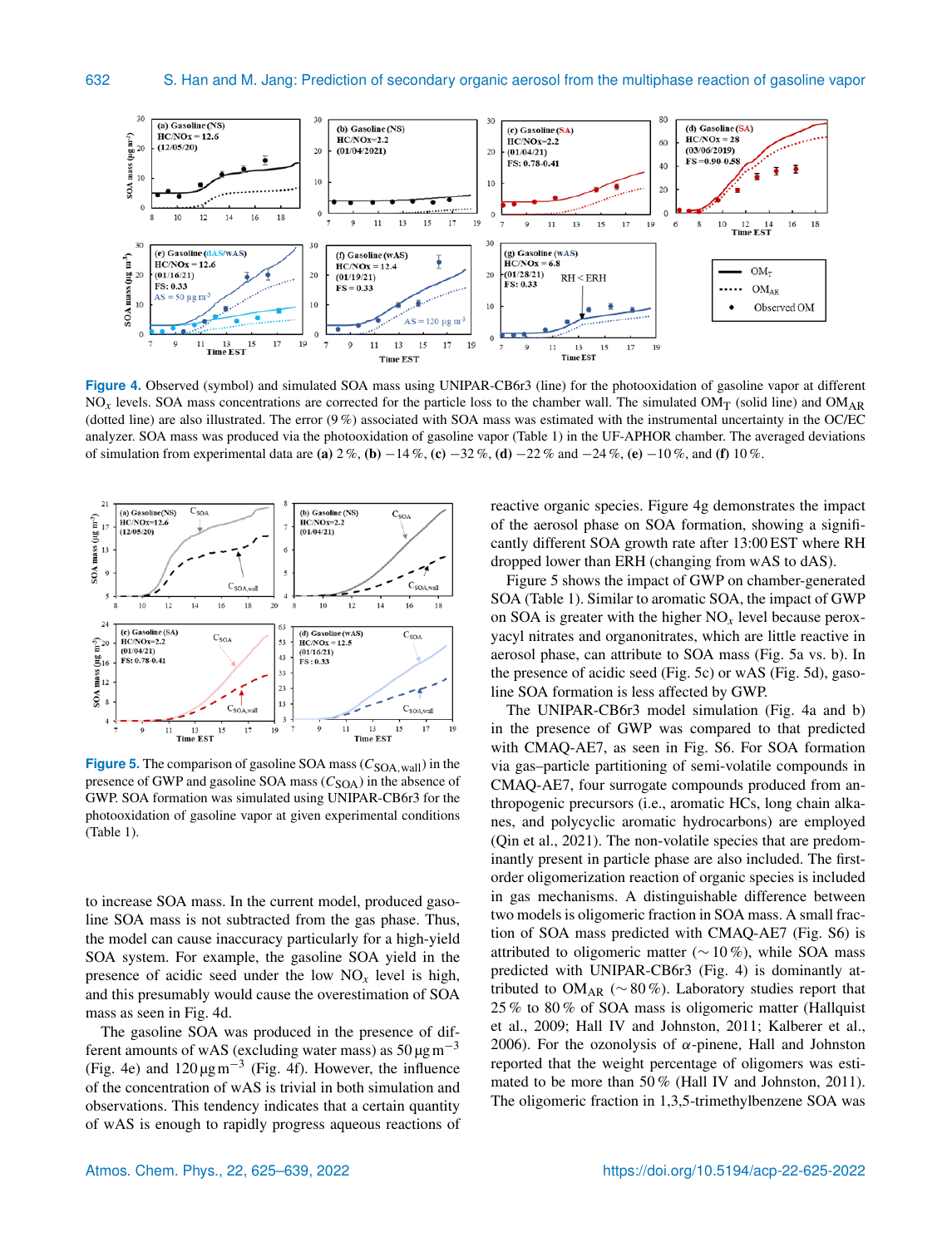

**Figure 6.** Sensitivities of simulated gasoline SOA mass to (a) temperature, (b) aromatic HC consumption, (c) HC/NO<sub>x</sub> ratio, (d) relative humidity, (e) aerosol acidity, and (f) seed concentrations. SOA mass is simulated at the high NO<sub>x</sub> level (HC/NO<sub>x</sub> = 3 ppbC ppb<sup>-1</sup>) under given reference conditions (298 K, 60 % RH, and 1500 ppbC of gasoline vapor) under the specific sunlight intensity measured on 19 June 2015 (Fig. S5a). The concentrations of OM<sub>0</sub> and inorganic seed are 3 and  $10 \mu g m^{-3}$ , respectively. The simulated SOA mass using UNIPAR-CB6r3 was compared to that using CMAQ-AE7 module in panels (a) and (b).

reported as 50 %–60 % after 5–6 h and increased up to 80 % after 25 h (Kalberer et al., 2006).

#### 4.3 Sensitivity and uncertainties

Figure 6 simulates the sensitivity of gasoline SOA to environmental variables (temperature, initial gasoline vapor concentration, RH, aerosol acidity, and seed concentration). The SOA mass that predicted different environmental conditions were compared to that of the predicted at the given reference condition (60 % RH, 298 K, and HC/NO<sub>x</sub> = 3 ppbC ppb<sup>-1</sup>) under the sunlight intensity measured on 19 June 2015 (Fig. S5a). The wet inorganic seed concentration was 10 µgm−<sup>3</sup> , and the preexisting organic matter concentration was 3 μg m<sup>-3</sup>. The initial gasoline vapor concentration was 1500 ppbC. In addition to the UNIPAR-CB6r3 simulation, the SOA formation was also predicted by the aerosol module in CMAQ-AE7.

In Fig. 6a, the sensitivity of SOA formation to temperature was simulated between 278 and 318 K. Gas–particle partitioning of reactive organic products increases with decreasing temperature, and consequently SOA formation via aqueous reaction increases. There, the high sensitivity of SOA growth to temperature appears with wet seed aerosol compared to non-seeded SOA. The SOA simulation with the CMAQ-AE7 module shows a little sensitivity to temperature compared to the UNIPAR-CB6r3 simulation. Gasoline SOA formation was simulated with various initial concentrations of gasoline vapor ranging from 50 to 1500 ppbC. The SOA mass was plotted to the consumption of aromatic HCs at a given initial gasoline vapor concentration in Fig. 6b. The consumption of aromatic HC is not linearly related to the initial gasoline vapor concentration. The SOA mass shows a curved shape, indicating the partitioning contribution on the SOA growth. At the maximum SOA yield, the constant slope appears. Figure 6c illustrates the impact of  $NO<sub>x</sub>$  levels on gasoline SOA formation. All three simulated SOA masses are negatively correlated to  $NO<sub>x</sub>$  levels as seen in several studies (Zhou et al., 2019; Im et al., 2014). The SOA formation in the presence of aqueous salted solution gradually increases with higher  $HC/NO<sub>x</sub>$  ratios (low  $NO<sub>x</sub>$  levels). In the absence of seed, SOA mass increases with a shape of a sigmoidal curve.

The impact of RH on gasoline SOA formation was simulated using UNIPAR-CB6r3 for different seed conditions under the assumption of LLPS between the organic and the inorganic phases (Fig. 6d). Currently, there is no process to predict aromatic SOA formation in salted solution in CMAQ-AE7. In the presence of wAS, a relatively large decrease in SOA yields appeared when the inorganic aerosol was effloresced at ERH (37 % of ammonium sulfate, Tang and Munkelwitz, 1994). Within our simulation ranges (RH > 30 %), AHS has no phase transition. As reported in previous work (Zhou et al., 2019), SOA formation in the LLPS mode has little sensitivity to RH above ERH.

As seen in Fig. 6e, aerosol acidity accelerates SOA growth via acid-catalyzed reactions of organic products (Jang et al.,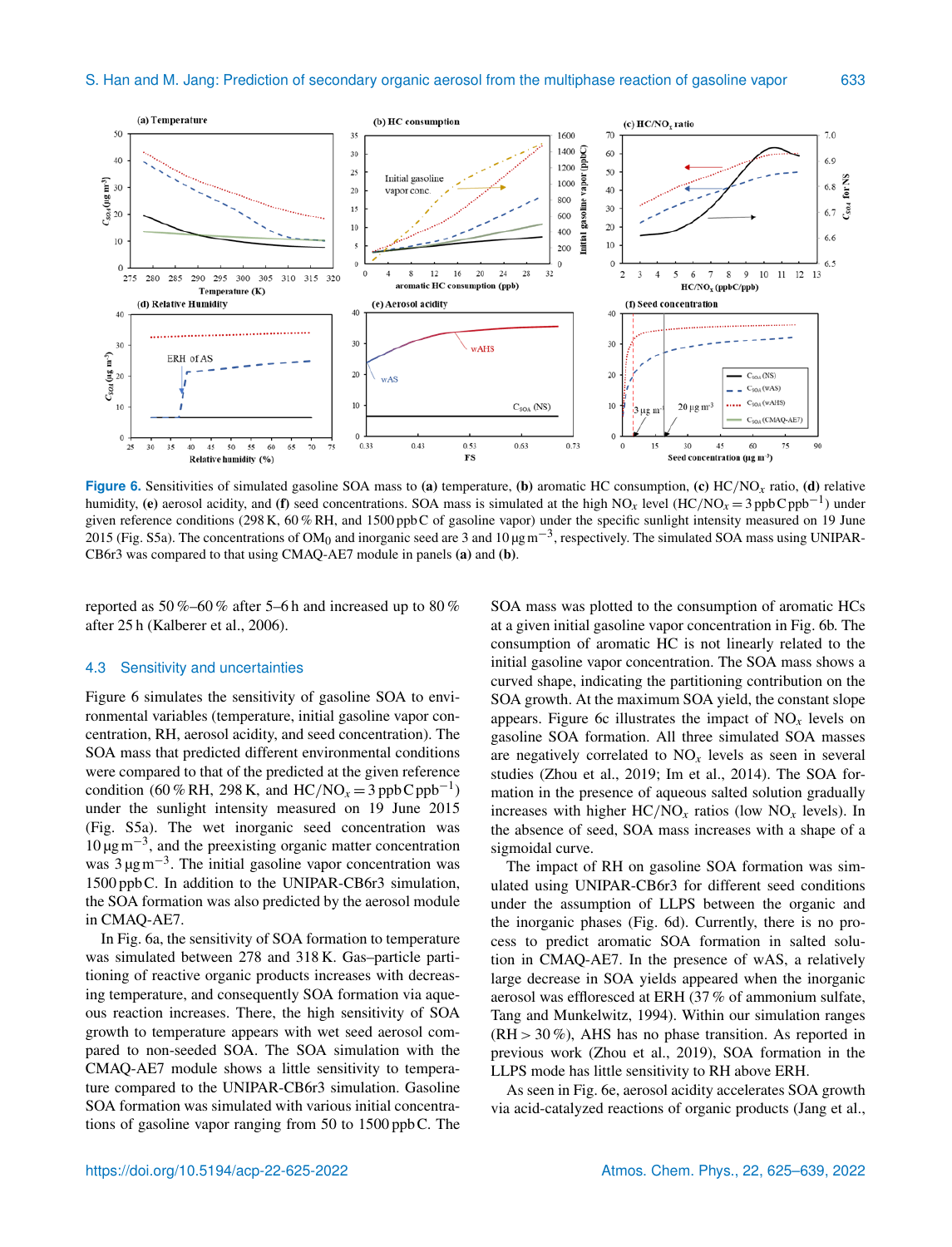

**Figure 7.** Uncertainties in UNIPAR-CB6r3 simulated gasoline SOA mass due to model parameters: (a) vapor pressure  $(P_{L,i})$ , (b) activity coefficient in inorganic phase ( $\gamma_{in}$ ), (c) aerosol-phase reaction rate constant in organic phase ( $k_0$ ), and (d) aqueous-phase reaction rate constant (k<sub>AC</sub>). The errors associated with  $P_{L,i}$ , k<sub>AC</sub>, and k<sub>o</sub> were estimated by increasing and decreasing the factors by 150 % and 50 %. The uncertainties associated with  $\gamma_{\text{in}}$  were estimated through increasing and decreasing  $\gamma_{\text{in}}$  by 200 % and 50 %, respectively. The SOA formation was simulated at the high NO<sub>x</sub> level (HC/NO<sub>x</sub> = 3 ppbCppb<sup>-1</sup>) under the given reference conditions (298 K, 60 % RH, and 1500 ppbC of gasoline vapor) under the specific sunlight intensity measured on 19 June 2015 (Fig. S5a). The concentration of pre-existing organic matter and inorganic seed was 3 and  $10 \mu g m^{-3}$ , respectively.

2002). The efficiency of aerosol acidity on SOA growth differs in  $NO<sub>x</sub>$  levels and HC ppb/seed mass. The impact of aerosol acidity is limited by the amount of reactive organic products. At our simulation condition, gasoline SOA growth shows a plateau (at 80 % of maximum SOA mass) as seen in Fig. 6e, and weak acidity is enough to lead to the maximum acidity effect. The effect of the quantity of wet seed (wAS and wAHS) on SOA formation is represented in Fig. 6f. SOA mass drastically increases with increasing wAS when the wAS mass concentration is less than  $20 \mu g m^{-3}$ . In a similar manner to aerosol acidity, SOA formation reaches a plateau because heterogeneous reactions are limited to the quantity of reactive organic compounds. In the presence of AHS, SOA formation more quickly reaches a plateau ( $5 \mu g m^{-3}$  of AHS) than that with wAS.

Figure 7 represents the uncertainties of the SOA prediction caused by the uncertainties in the major model parameters  $(p_{L,i}^{\circ}, \gamma_{\text{in},i}, k_{o,i}, \text{and } k_{\text{AC},i})$  in the absence of GWP. At given conditions,  $\gamma_{w,i}$  and  $p_{L,i}^{\circ}$  are more significantly influential on SOA prediction than  $k_{0,i}$ , and  $k_{AC,i}$ . The uncertainty in  $p_I^{\circ}$ L,i was reported as a factor of 1.45 based on the group contributions (Myrdal and Yalkowsky, 1997; Zhao et al., 1999). The gasoline SOA mass was influenced from  $-25\%$  to 50% by increasing/decreasing  $p_{L,i}^{\circ}$  as a factor of 1.5/0.5. The uncertainty associated with  $\gamma_{\text{in},i}$  ranged from  $-28\%$  to 18% by increases/decreases of a factor of 2/0.5. The estimated uncertainties of gasoline SOA from  $k_{0,i}$  and  $k_{AC,i}$  are relatively as small as  $-13\%$  to 9% by increasing/decreasing them as a factor of 1.5/0.5.

#### **5 Atmospheric implication**

In this study, the gasoline SOA formation potential was simulated by using the UNIPAR-CB6r3 model under varying  $NO<sub>x</sub>$  levels and seed conditions. UNIPAR-CB6r3 has a mechanism to predict SOA formation via CB6r3 gas mechanisms, gas–particle partitioning, and heterogeneous reaction in the absence of GWP bias. Through the model simulation, we conclude that both heterogeneous reactions in the salted aqueous phase and the implementation of model parameters corrected for GWP are critical to accurately predict SOA mass. For example, SOA mass in Fig. 5 increases up to 1.8 times by using the corrected model parameter on account of GWP bias. As seen in Fig. 6e and f (model sensitivity to seed conditions), SOA mass increases by a factor of 3 by including  $10 \mu g m^{-3}$  of wAS at 60 % RH, in comparison to non-seeded SOA mass. The concentrations of  $SO<sub>2</sub>$  and sulfate have been rapidly declining due to innovative technologies and governmental efforts (Aas et al., 2019). However, the impact of the salted aqueous phase on SOA growth can be achieved even with a relatively small quantity of inorganic seed. For example, SOA formation from the photooxidation of 1500 ppbC of gasoline vapor can reach a plateau of 3–4 times higher organic mass with 5  $\mu$ gm<sup>-3</sup> of wAHS or 20 µgm−<sup>3</sup> of wAS (Fig. 6f) under the high NO*<sup>x</sup>* level.

Electrolytic inorganic salts are ubiquitous in an urban atmosphere, because sulfate and nitrate are produced by the atmospheric oxidation of anthropogenic  $SO_2$  and  $NO_x$ , respectively (Finlayson-Pitts and Pitts, 1999). However, most current SOA modules are able to simulate SOA formation via aqueous reactions only for a few reactive organic species (i.e., epoxydiol, glyoxal, and methylglyoxal). Numerous chemical species originating from the atmospheric oxidation of various precursors can be involved in aqueous reactions to form SOA. For example, the glyoxal fraction of the simulated gasoline SOA mass in Fig. 4e in the presence of wAS was about 40 %, the methylglyoxal fraction was about 1 %, and OM<sub>P</sub> was 26 %. The remaining 23 % as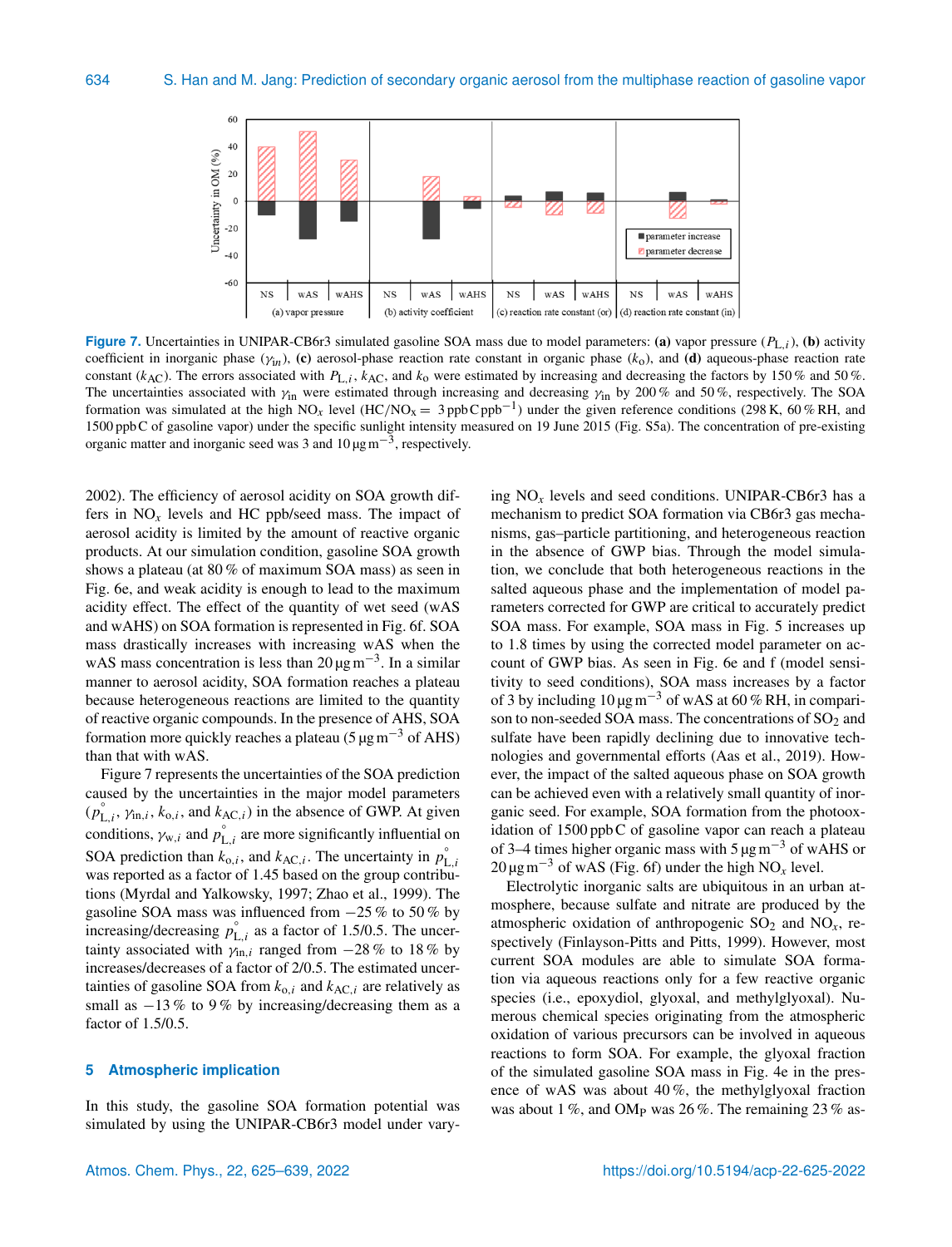sociated with OM<sub>AR</sub> indicates a significant contribution of heterogeneous reactions of the reactive organic species other than glyoxal and methylglyoxal.

The liquid water content of  $PM<sub>2.5</sub>$  is high during regionally (i.e., eastern US) and seasonally (i.e., summer) humid conditions (Carlton et al., 2020). High humidity can shift the partitioning of hydrophilic organic gases toward the coexisting inorganic salted solution than to the organic phase, enhancing SOA growth via aqueous-phase reactions (Carlton and Turpin, 2013). When inorganic salt reaches the DRH (80 % for AS, Brooks et al., 2002), reactive organic species undergo aqueous-phase reactions to form SOA. During warm periods at night, inorganic salts can often be deliquesced in the eastern US and remain in aqueous solution above ERH. In arid areas where inorganic salts can be effloresced, SOA formation is depressed. Evidently, many field studies and model simulations have shown the greater amounts of SOA formation in eastern US in the summertime (Malm et al., 2017; Kelly et al., 2018), suggesting the important role of aqueous reactions on SOA formation.

In this study, the aerosol phase state is assumed to be LLPS for gasoline SOA formation in the presence of inorganic seed, because of hydrophobicity of some gasoline oxygenated products. The inorganic/organic mixed aerosol in the urban atmosphere, where automobile exhaust emissions and industrial solvents are abundant, may be governed in LLPS. Unlike the SOA originating from aromatics and terpenes, isoprene SOA is very polar and possibly mixes with electrolytic aqueous solution to form a homogeneously mixed phase under the high humidity (Beardsley and Jang, 2016; Bertram et al., 2011). However, isoprene is not the only precursory HC to form SOA. For example, terpene, a biogenic HC, can coexist and form much less polar products than isoprene. The determination of the aerosol phase state is still controversial due to complex chemistry and precursors. LLPS likely appears in most urban areas and the regions that are influenced by high terpene emissions. In general, the atmospheric aging process increases the polarity and oligomeric matter in aerosol. Increased polarity increases organic solubility in the salted aqueous phase. However, oligomer is relatively unfavorable to be mixed with the salted aqueous phase, in comparison to the low MW organics, because oligomers require a large combinational energy for mixing with small water molecules (Barton, 2017).

The organic products consumed to form SOA can influence gas mechanisms, although their quantity is little. Highly reactive organic species (i.e., glyoxal and multifunctional products in groups VF and F) for heterogeneous chemistry to form SOA can also be quickly photolyzed in the gas phase. Thus, the consumed organics to form SOA can possibly influence concentrations of atmospheric oxidants and radicals. However, most SOA models including UNIPAR-CB6r3 are not capable of connecting carbon depletion to gas mechanisms due to SOA formation. This issue would potentially introduce inaccuracy in gas oxidation and aerosol prediction. Though the explicit approach (including detailed gas oxidation mechanisms, partitioning, and in-particle chemistry formation) is complex and time demanding, it improves a mass balance of organic products in multiphase reactions. In UNIPAR-CB6r3, the mathematical equations associated with stoichiometric coefficients of lumping species and their physicochemical parameters are inherited from explicit gas mechanisms. Thus, the model uncertainty can be caused by missing mechanisms in the gas phase. Additionally, the unidentified aerosol chemistry causes inaccuracy in SOA prediction and interpretation of aerosol formation mechanisms. For example, a recent study showed that the autoxidation of oxidized products can yield highly oxidized matter and increase SOA mass for certain precursors (i.e., terpenes) (Bianchi et al., 2019; Pye et al., 2019). Cross reactions between  $RO<sub>2</sub>$  radicals can form accretion products ( $ROOR'$ ) with a low vapor pressure (Berndt et al., 2018).

**Code availability.** Code to run the SOA model in this study is available upon request.

**Data availability.** The chamber data and simulated results used in this study are available upon request.

**Supplement.** The supplement related to this article is available online at: [https://doi.org/10.5194/acp-22-625-2022-supplement.](https://doi.org/10.5194/acp-22-625-2022-supplement)

**Author contributions.** MJ designed the experiments, and MJ and SH carried them out. SH prepared the manuscript with contributions from MJ.

**Competing interests.** The contact author has declared that neither they nor their co-author has any competing interests.

**Disclaimer.** Publisher's note: Copernicus Publications remains neutral with regard to jurisdictional claims in published maps and institutional affiliations.

**Financial support.** This research has been supported by the National Science Foundation (grant no. AGS1923651), the National Research Foundation of Korea (grant no. 2020M3G1A1114556), and the National Institute of Environmental Research (grant no. NIER-2020-01-01-010).

**Review statement.** This paper was edited by Arthur Chan and reviewed by two anonymous referees.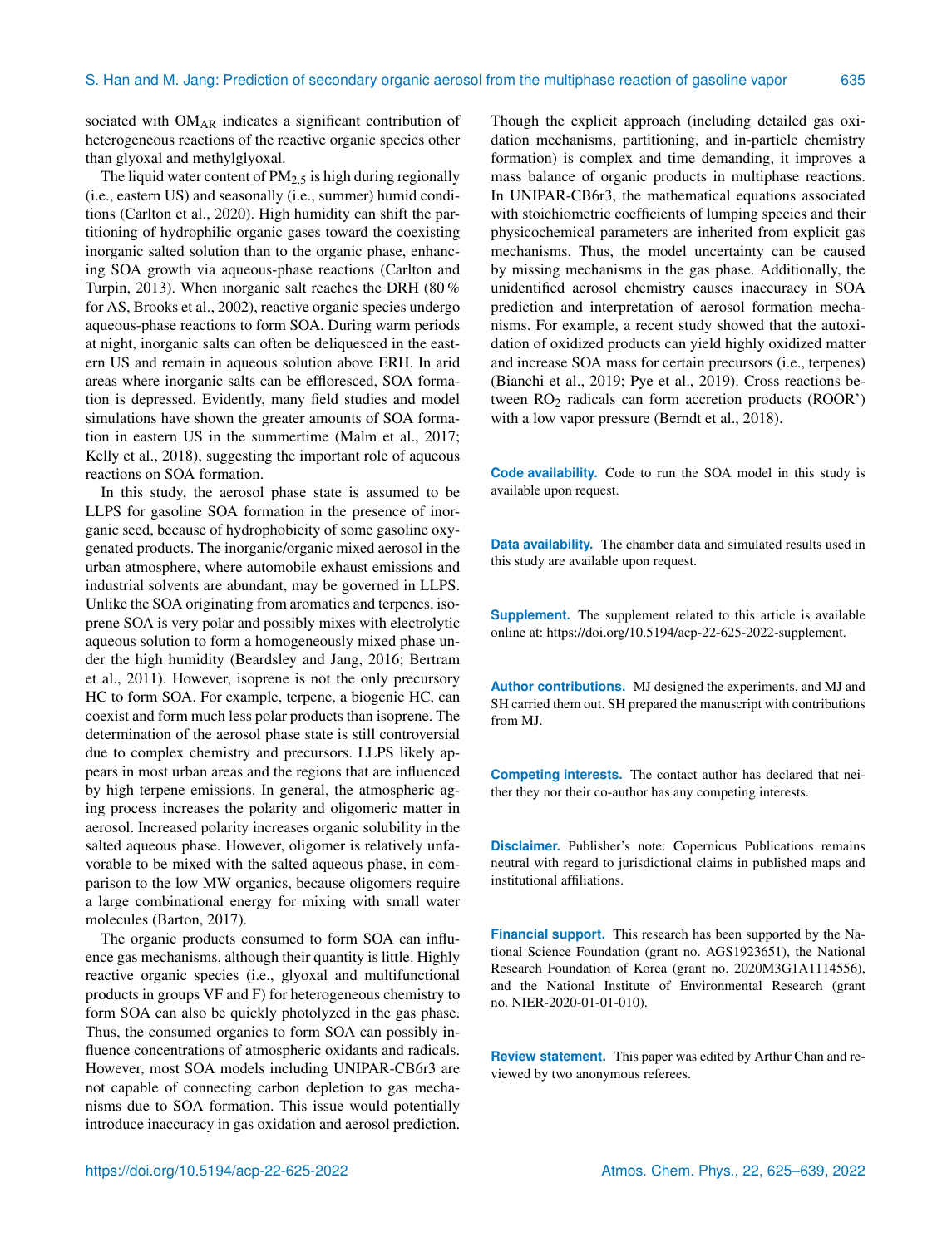#### **References**

- Aas, W., Mortier, A., Bowersox, V., Cherian, R., Faluvegi, G., Fagerli, H., Hand, J., Klimont, Z., Galy-Lacaux, C., and Lehmann, C. M.: Global and regional trends of atmospheric sulfur, Sci. Rep.-UK, 9, 1–11, 2019.
- Appel, K. W., Napelenok, S. L., Foley, K. M., Pye, H. O. T., Hogrefe, C., Luecken, D. J., Bash, J. O., Roselle, S. J., Pleim, J. E., Foroutan, H., Hutzell, W. T., Pouliot, G. A., Sarwar, G., Fahey, K. M., Gantt, B., Gilliam, R. C., Heath, N. K., Kang, D., Mathur, R., Schwede, D. B., Spero, T. L., Wong, D. C., and Young, J. O.: Description and evaluation of the Community Multiscale Air Quality (CMAQ) modeling system version 5.1, Geosci. Model Dev., 10, 1703–1732, https://doi.org[/10.5194/gmd-10-1703-2017,](https://doi.org/10.5194/gmd-10-1703-2017) 2017.
- Appel, K. W., Bash, J. O., Fahey, K. M., Foley, K. M., Gilliam, R. C., Hogrefe, C., Hutzell, W. T., Kang, D., Mathur, R., Murphy, B. N., Napelenok, S. L., Nolte, C. G., Pleim, J. E., Pouliot, G. A., Pye, H. O. T., Ran, L., Roselle, S. J., Sarwar, G., Schwede, D. B., Sidi, F. I., Spero, T. L., and Wong, D. C.: The Community Multiscale Air Quality (CMAQ) model versions 5.3 and 5.3.1: system updates and evaluation, Geosci. Model Dev., 14, 2867– 2897, https://doi.org[/10.5194/gmd-14-2867-2021,](https://doi.org/10.5194/gmd-14-2867-2021) 2021.
- Baker, K. R., Carlton, A. G., Kleindienst, T. E., Offenberg, J. H., Beaver, M. R., Gentner, D. R., Goldstein, A. H., Hayes, P. L., Jimenez, J. L., Gilman, J. B., de Gouw, J. A., Woody, M. C., Pye, H. O. T., Kelly, J. T., Lewandowski, M., Jaoui, M., Stevens, P. S., Brune, W. H., Lin, Y.-H., Rubitschun, C. L., and Surratt, J. D.: Gas and aerosol carbon in California: comparison of measurements and model predictions in Pasadena and Bakersfield, Atmos. Chem. Phys., 15, 5243–5258, https://doi.org[/10.5194/acp-](https://doi.org/10.5194/acp-15-5243-2015)[15-5243-2015,](https://doi.org/10.5194/acp-15-5243-2015) 2015.
- Barton, A. F.: CRC handbook of solubility parameters and other cohesion parameters, Routledge, https://doi.org[/0.1201/9781315140575,](https://doi.org/0.1201/9781315140575) 2017.
- Beardsley, R. L. and Jang, M.: Simulating the SOA formation of isoprene from partitioning and aerosol phase reactions in the presence of inorganics, Atmos. Chem. Phys., 16, 5993–6009, https://doi.org[/10.5194/acp-16-5993-2016,](https://doi.org/10.5194/acp-16-5993-2016) 2016.
- Berndt, T., Scholz, W., Mentler, B., Fischer, L., Herrmann, H., Kulmala, M., and Hansel, A.: Accretion product formation from selfand cross-reactions of RO2 radicals in the atmosphere, Angew. Chem. Int. Edit., 57, 3820–3824, 2018.
- Bertram, A. K., Martin, S. T., Hanna, S. J., Smith, M. L., Bodsworth, A., Chen, Q., Kuwata, M., Liu, A., You, Y., and Zorn, S. R.: Predicting the relative humidities of liquid-liquid phase separation, efflorescence, and deliquescence of mixed particles of ammonium sulfate, organic material, and water using the organic-to-sulfate mass ratio of the particle and the oxygen-tocarbon elemental ratio of the organic component, Atmos. Chem. Phys., 11, 10995–11006, https://doi.org[/10.5194/acp-11-10995-](https://doi.org/10.5194/acp-11-10995-2011) [2011,](https://doi.org/10.5194/acp-11-10995-2011) 2011.
- Bianchi, F., Kurten, T., Riva, M., Mohr, C., Rissanen, M., Roldin, P., Berndt, T., Crounse, J., Wennberg, P., Mentel, T., Wildt, J., Junninen, H., Jokinen, T., Kulmala, M., Worsnop, D., Thornton, J., Donahue, N., Kjaergaard, H., and Ehn, M.: Highly Oxygenated Organic Molecules (HOM) from Gas-Phase Autoxidation Involving Peroxy Radicals: A Key Contributor to Atmospheric Aerosol, Chem. Rev., 119, 3472–3509, https://doi.org[/10.1021/acs.chemrev.8b00395,](https://doi.org/10.1021/acs.chemrev.8b00395) 2019.
- Brooks, S. D., Wise, M. E., Cushing, M., and Tolbert, M. A.: Deliquescence behavior of organic/ammonium sulfate aerosol, Geophys. Res. Lett., 29, 23-21–23-24, 2002.
- Brune, W. H.: The Chamber Wall Index for Gas–Wall Interactions in Atmospheric Environmental Enclosures, Environ. Sci. Technol., 53, 3645–3652, 2019.
- Cao, G. and Jang, M.: An SOA model for toluene oxidation in the presence of inorganic aerosols, Environ. Sci. Technol., 44, 727– 733, 2010.
- Cappa, C. D., Jathar, S. H., Kleeman, M. J., Docherty, K. S., Jimenez, J. L., Seinfeld, J. H., and Wexler, A. S.: Simulating secondary organic aerosol in a regional air quality model using the statistical oxidation model – Part 2: Assessing the influence of vapor wall losses, Atmos. Chem. Phys., 16, 3041–3059, https://doi.org[/10.5194/acp-16-3041-2016,](https://doi.org/10.5194/acp-16-3041-2016) 2016.
- Carlton, A. G. and Turpin, B. J.: Particle partitioning potential of organic compounds is highest in the Eastern US and driven by anthropogenic water, Atmos. Chem. Phys., 13, 10203–10214, https://doi.org[/10.5194/acp-13-10203-2013,](https://doi.org/10.5194/acp-13-10203-2013) 2013.
- Carlton, A. G., Bhave, P. V., Napelenok, S. L., Edney, E. O., Sarwar, G., Pinder, R. W., Pouliot, G. A., and Houyoux, M.: Model representation of secondary organic aerosol in CMAQv4. 7, Environ. Sci. Technol., 44, 8553–8560, 2010.
- Carlton, A. G., Christiansen, A. E., Flesch, M. M., Hennigan, C. J., and Sareen, N.: Mulitphase Atmospheric Chemistry in Liquid Water: Impacts and Controllability of Organic Aerosol, Accounts Chem. Res., 53, 1715–1723, 2020.
- Cohen, A., Brauer, M., Burnett, R., Anderson, H., Frostad, J., Estep, K., Balakrishnan, K., Brunekreef, B., Dandona, L., Dandona, R., Feigin, V., Freedman, G., Hubbell, B., Jobling, A., Kan, H., Knibbs, L., Liu, Y., Martin, R., Morawska, L., Pope, C., Shin, H., Straif, K., Shaddick, G., Thomas, M., van Dingenen, R., van Donkelaar, A., Vos, T., Murray, C., and Forouzanfar, M.: Estimates and 25-year trends of the global burden of disease attributable to ambient air pollution: an analysis of data from the Global Burden of Diseases Study 2015, Lancet, 389, 1907–1918, https://doi.org[/10.1016/S0140-6736\(17\)30505-6,](https://doi.org/10.1016/S0140-6736(17)30505-6) 2017.
- Cox, R. A. and Yates, K.: Kinetic equations for reactions in concentrated aqueous acids based on the concept of "excess acidity", Can. J. Chem., 57, 2944–2951, 1979.
- Damian, V., Sandu, A., Damian, M., Potra, F., and Carmichael, G. R.: The kinetic preprocessor KPP-a software environment for solving chemical kinetics, Comput. Chem. Eng., 26, 1567–1579, 2002.
- De Schrijver, F. and Smets, G.: Polymerization kinetics in highly viscous media, J. Polym. Sci. A1, 4, 2201–2210, 1966.
- Donahue, N., Robinson, A., Stanier, C., and Pandis, S.: Coupled partitioning, dilution, and chemical aging of semivolatile organics, Environ. Sci. Technol., 40, 2635–2643, https://doi.org[/10.1021/es052297c,](https://doi.org/10.1021/es052297c) 2006.
- Dzepina, K., Cappa, C. D., Volkamer, R. M., Madronich, S., De-Carlo, P. F., Zaveri, R. A., and Jimenez, J. L.: Modeling the multiday evolution and aging of secondary organic aerosol during MILAGRO 2006, Environ. Sci. Technol., 45, 3496–3503, 2011.
- Emmerson, K. M. and Evans, M. J.: Comparison of tropospheric gas-phase chemistry schemes for use within global models, Atmos. Chem. Phys., 9, 1831–1845, https://doi.org[/10.5194/acp-9-](https://doi.org/10.5194/acp-9-1831-2009) [1831-2009,](https://doi.org/10.5194/acp-9-1831-2009) 2009.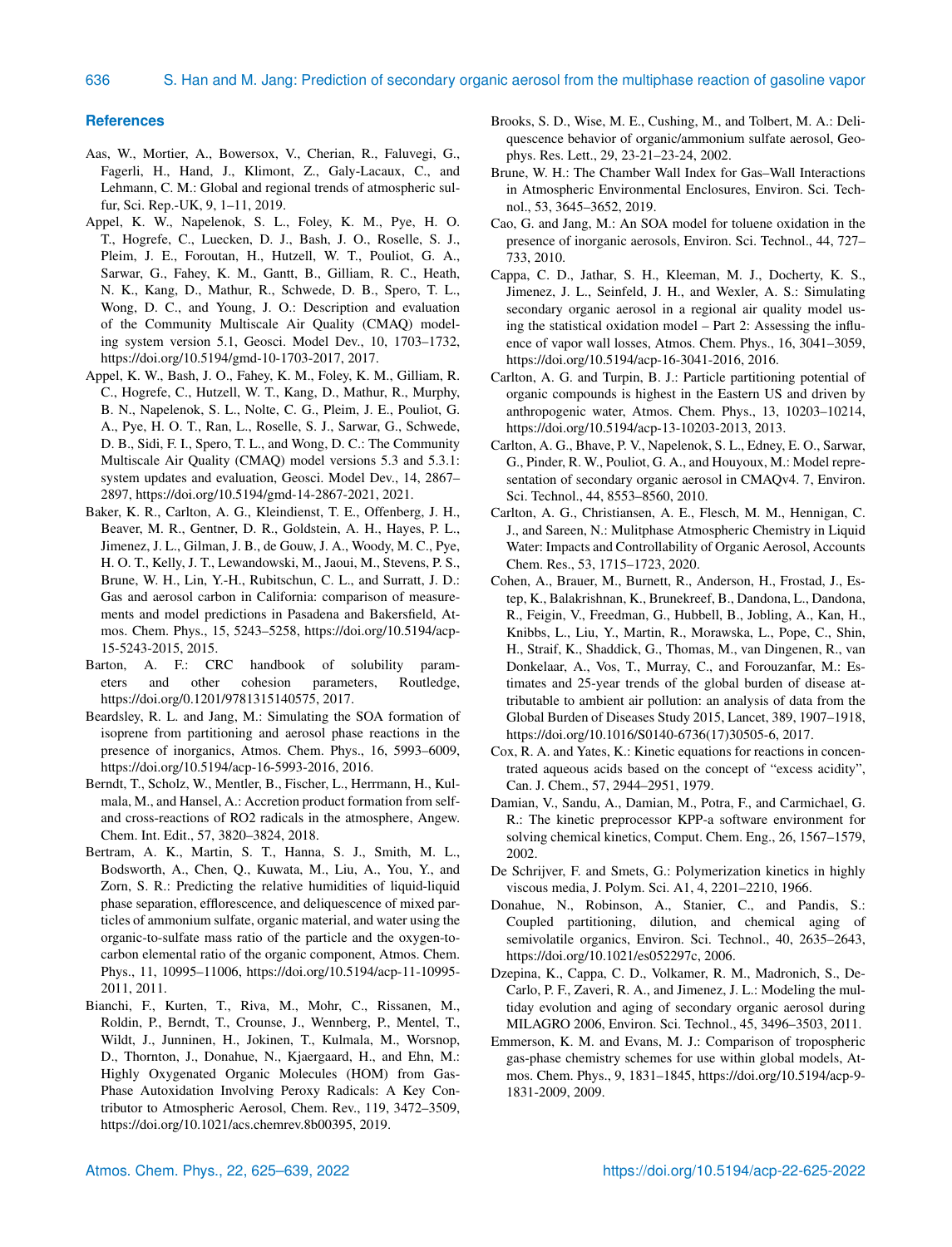- Ensberg, J. J., Hayes, P. L., Jimenez, J. L., Gilman, J. B., Kuster, W. C., de Gouw, J. A., Holloway, J. S., Gordon, T. D., Jathar, S., Robinson, A. L., and Seinfeld, J. H.: Emission factor ratios, SOA mass yields, and the impact of vehicular emissions on SOA formation, Atmos. Chem. Phys., 14, 2383–2397, https://doi.org[/10.5194/acp-14-2383-2014,](https://doi.org/10.5194/acp-14-2383-2014) 2014.
- Finlayson-Pitts, B. J. and Pitts Jr., J. N.: Chemistry of the upper and lower atmosphere: theory, experiments, and applications, Elsevier, https://doi.org[/10.1016/B978-0-12-257060-](https://doi.org/10.1016/B978-0-12-257060-5.X5000-X) [5.X5000-X,](https://doi.org/10.1016/B978-0-12-257060-5.X5000-X) 1999.
- Gentner, D. R., Jathar, S. H., Gordon, T. D., Bahreini, R., Day, D. A., El Haddad, I., Hayes, P. L., Pieber, S. M., Platt, S. M., and de Gouw, J.: Review of urban secondary organic aerosol formation from gasoline and diesel motor vehicle emissions, Environ. Sci. Technol., 51, 1074–1093, 2017.
- Gross, D. S., Gälli, M. E., Kalberer, M., Prevot, A. S., Dommen, J., Alfarra, M. R., Duplissy, J., Gaeggeler, K., Gascho, A., and Metzger, A.: Real-time measurement of oligomeric species in secondary organic aerosol with the aerosol time-of-flight mass spectrometer, Anal. Chem., 78, 2130–2137, 2006.
- Hall IV, W. A. and Johnston, M. V.: Oligomer content of  $\alpha$ -pinene secondary organic aerosol, Aerosol Sci. Tech., 45, 37–45, 2011.
- Hallquist, M., Wenger, J. C., Baltensperger, U., Rudich, Y., Simpson, D., Claeys, M., Dommen, J., Donahue, N. M., George, C., Goldstein, A. H., Hamilton, J. F., Herrmann, H., Hoffmann, T., Iinuma, Y., Jang, M., Jenkin, M. E., Jimenez, J. L., Kiendler-Scharr, A., Maenhaut, W., McFiggans, G., Mentel, Th. F., Monod, A., Prévôt, A. S. H., Seinfeld, J. H., Surratt, J. D., Szmigielski, R., and Wildt, J.: The formation, properties and impact of secondary organic aerosol: current and emerging issues, Atmos. Chem. Phys., 9, 5155–5236, https://doi.org[/10.5194/acp-](https://doi.org/10.5194/acp-9-5155-2009)[9-5155-2009,](https://doi.org/10.5194/acp-9-5155-2009) 2009.
- Han, S. and Jang, M.: Simulating the impact of gaswall partitioning on SOA formation using the explicit gas mechanism integrated with aqueous reactions containing electrolytes, Sci. Total Environ., 748, 141360, https://doi.org[/10.1016/j.scitotenv.2020.141360,](https://doi.org/10.1016/j.scitotenv.2020.141360) 2020.
- Hayes, P. L., Carlton, A. G., Baker, K. R., Ahmadov, R., Washenfelder, R. A., Alvarez, S., Rappenglück, B., Gilman, J. B., Kuster, W. C., de Gouw, J. A., Zotter, P., Prévôt, A. S. H., Szidat, S., Kleindienst, T. E., Offenberg, J. H., Ma, P. K., and Jimenez, J. L.: Modeling the formation and aging of secondary organic aerosols in Los Angeles during CalNex 2010, Atmos. Chem. Phys., 15, 5773–5801, https://doi.org[/10.5194/acp-15-5773-2015,](https://doi.org/10.5194/acp-15-5773-2015) 2015.
- Heald, C., Henze, D., Horowitz, L., Feddema, J., Lamarque, J. F., Guenther, A., Hess, P., Vitt, F., Seinfeld, J., and Goldstein, A.: Predicted change in global secondary organic aerosol concentrations in response to future climate, emissions, and land use change, J. Geophys. Res, 113, D05211, https://doi.org[/10.1029/2007JD009092,](https://doi.org/10.1029/2007JD009092) 2008.
- Huang, Y., Zhao, R., Charan, S., Kenseth, C., Zhang, X., and Seinfeld, J.: Unified Theory of Vapor-Wall Mass Transport in Teflon-Walled Environmental Chambers, Environ. Sci. Technol., 52, 2134–2142, https://doi.org[/10.1021/acs.est.7b05575,](https://doi.org/10.1021/acs.est.7b05575) 2018.
- Im, Y., Jang, M., and Beardsley, R. L.: Simulation of aromatic SOA formation using the lumping model integrated with explicit gas-phase kinetic mechanisms and aerosol-phase reactions, Atmos. Chem. Phys., 14, 4013–4027, https://doi.org[/10.5194/acp-](https://doi.org/10.5194/acp-14-4013-2014)[14-4013-2014,](https://doi.org/10.5194/acp-14-4013-2014) 2014.
- Jang, M., Czoschke, N., Lee, S., and Kamens, R.: Heterogeneous atmospheric aerosol production by acidcatalyzed particle-phase reactions, Science, 298, 814–817, https://doi.org[/10.1126/science.1075798,](https://doi.org/10.1126/science.1075798) 2002.
- Jang, M., Czoschke, N. M., and Northcross, A. L.: Semiempirical model for organic aerosol growth by acid-catalyzed heterogeneous reactions of organic carbonyls, Environ. Sci. Technol., 39, 164–174, 2005.
- Jang, M., Czoschke, N. M., Northcross, A. L., Cao, G., and Shaof, D.: SOA formation from partitioning and heterogeneous reactions: model study in the presence of inorganic species, Environ. Sci. Technol., 40, 3013–3022, 2006.
- Jang, M., Sun, S., Winslow, R., Han, S., and Yu, Z.: In situ aerosol acidity measurements using a UV–Visible micro-spectrometer and its application to the ambient air, Aerosol Sci. Tech., 54, 446–461, 2020.
- Jathar, S. H., Mahmud, A., Barsanti, K. C., Asher, W. E., Pankow, J. F., and Kleeman, M. J.: Water uptake by organic aerosol and its influence on gas/particle partitioning of secondary organic aerosol in the United States, Atmos. Environ., 129, 142–154, 2016.
- Jenkin, M. E., Wyche, K. P., Evans, C. J., Carr, T., Monks, P. S., Alfarra, M. R., Barley, M. H., McFiggans, G. B., Young, J. C., and Rickard, A. R.: Development and chamber evaluation of the MCM v3.2 degradation scheme for  $\beta$ -caryophyllene, Atmos. Chem. Phys., 12, 5275–5308, https://doi.org[/10.5194/acp-](https://doi.org/10.5194/acp-12-5275-2012)[12-5275-2012,](https://doi.org/10.5194/acp-12-5275-2012) 2012.
- Jerrett, M., Burnett, R. T., Pope III, C. A., Ito, K., Thurston, G., Krewski, D., Shi, Y., Calle, E., and Thun, M.: Long-term ozone exposure and mortality, New Engl. J. Med., 360, 1085–1095, 2009.
- Jimenez, J. L., Canagaratna, M., Donahue, N., Prevot, A., Zhang, Q., Kroll, J. H., DeCarlo, P. F., Allan, J. D., Coe, H., and Ng, N.: Evolution of organic aerosols in the atmosphere, Science, 326, 1525–1529, 2009.
- Kalberer, M., Paulsen, D., Sax, M., Steinbacher, M., Dommen, J., Prévôt, A. S., Fisseha, R., Weingartner, E., Frankevich, V., and Zenobi, R.: Identification of polymers as major components of atmospheric organic aerosols, Science, 303, 1659–1662, 2004.
- Kalberer, M., Sax, M., and Samburova, V.: Molecular size evolution of oligomers in organic aerosols collected in urban atmospheres and generated in a smog chamber, Environ. Sci. Technol., 40, 5917–5922, 2006.
- Kelly, J. M., Doherty, R. M., O'Connor, F. M., and Mann, G. W.: The impact of biogenic, anthropogenic, and biomass burning volatile organic compound emissions on regional and seasonal variations in secondary organic aerosol, Atmos. Chem. Phys., 18, 7393–7422, https://doi.org[/10.5194/acp-18-7393-2018,](https://doi.org/10.5194/acp-18-7393-2018) 2018.
- Koop, T., Bookhold, J., Shiraiwa, M., and Pöschl, U.: Glass transition and phase state of organic compounds: dependency on molecular properties and implications for secondary organic aerosols in the atmosphere, Phys. Chem. Chem. Phys., 13, 19238–19255, 2011.
- Krechmer, J., Pagonis, D., Ziemann, P., and Jimenez, J.: Quantification of Gas-Wall Partitioning in Teflon Environmental Chambers Using Rapid Bursts of Low-Volatility Oxidized Species Generated in Situ, Environ. Sci. Technol., 50, 5757–5765, https://doi.org[/10.1021/acs.est.6b00606,](https://doi.org/10.1021/acs.est.6b00606) 2016.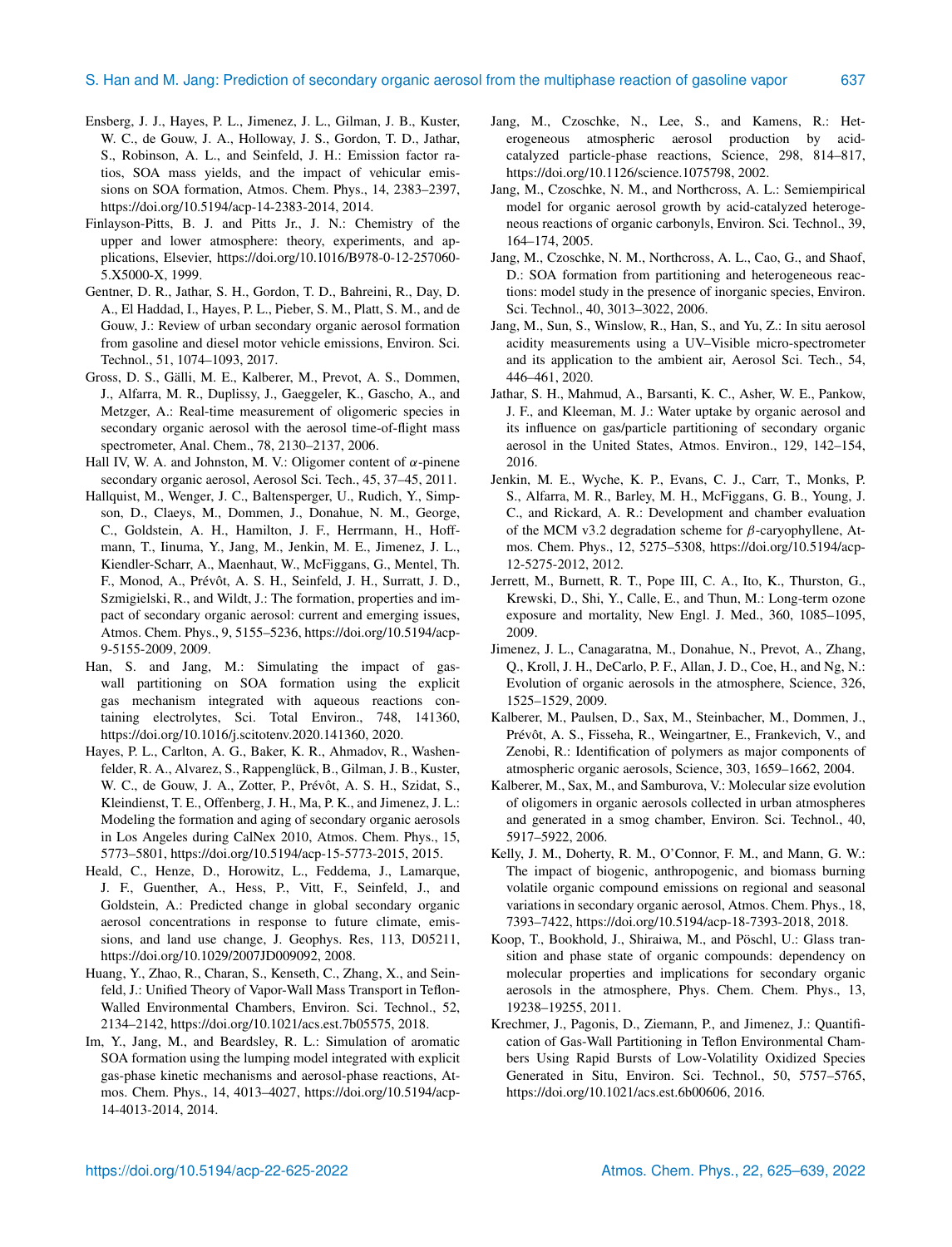- Krechmer, J. E., Day, D. A., and Jimenez, J. L.: Always Lost but Never Forgotten: Gas-Phase Wall Losses Are Important in All Teflon Environmental Chambers, Environ. Sci. Technol., 54, 12890–12897, 2020.
- Li, J. and Jang, M.: Aerosol acidity measurement using colorimetry coupled with a reflectance UV-visible spectrometer, Aerosol Sci. Tech., 46, 833–842, 2012.
- Li, W., Li, L., Chen, C.-l., Kacarab, M., Peng, W., Price, D., Xu, J., and Cocker III, D. R.: Potential of select intermediate-volatility organic compounds and consumer products for secondary organic aerosol and ozone formation under relevant urban conditions, Atmos. Environ., 178, 109–117, 2018.
- Malm, W. C., Schichtel, B. A., Hand, J. L., and Collett Jr, J. L.: Concurrent temporal and spatial trends in sulfate and organic mass concentrations measured in the IMPROVE monitoring program, J. Geophys.Res.-Atmos., 122, 10,462-410,476, 2017.
- Matsunaga, A. and Ziemann, P.: Gas-Wall Partitioning of Organic Compounds in a Teflon Film Chamber and Potential Effects on Reaction Product and Aerosol Yield Measurements, Aerosol Sci. Tech., 44, 881–892, https://doi.org[/10.1080/02786826.2010.501044,](https://doi.org/10.1080/02786826.2010.501044) 2010.
- McDonald, B. C., de Gouw, J. A., Gilman, J. B., Jathar, S. H., Akherati, A., Cappa, C. D., Jimenez, J. L., Lee-Taylor, J., Hayes, P. L., and McKeen, S. A.: Volatile chemical products emerging as largest petrochemical source of urban organic emissions, Science, 359, 760–764, 2018.
- Myrdal, P. B. and Yalkowsky, S. H.: Estimating pure component vapor pressures of complex organic molecules, Ind. Eng. Chem. Res., 36, 2494–2499, 1997.
- Odian, G.: Principles of polymerization, John Wiley & Sons, https://doi.org[/10.1002/047147875X,](https://doi.org/10.1002/047147875X) 2004.
- Odum, J., Hoffmann, T., Bowman, F., Collins, D., Flagan, R., and Seinfeld, J.: Gas/particle partitioning and secondary organic aerosol yields, Environ. Sci. Technol., 30, 2580–2585, https://doi.org[/10.1021/es950943+,](https://doi.org/10.1021/es950943+) 1996.
- Pankow, J. F.: An absorption model of the gas/aerosol partitioning involved in the formation of secondary organic aerosol, Atmos. Environ., 28, 189–193, 1994.
- Pöschl, U.: Atmospheric aerosols: composition, transformation, climate and health effects, Angew. Chem. Int. Edit., 44, 7520–7540, 2005.
- Press, W. H., Teukolsky, S. A., Flannery, B. P., and Vetterling, W. T.: Numerical recipes in Fortran 77: volume 1, volume 1 of Fortran numerical recipes: the art of scientific computing, Cambridge University Press, ISBN 9780521430647, 1992.
- Pye, H. O., D'Ambro, E. L., Lee, B. H., Schobesberger, S., Takeuchi, M., Zhao, Y., Lopez-Hilfiker, F., Liu, J., Shilling, J. E., and Xing, J.: Anthropogenic enhancements to production of highly oxygenated molecules from autoxidation, P. Natl. Acad. Sci. USA, 116, 6641–6646, 2019.
- Pye, H. O. T., Murphy, B. N., Xu, L., Ng, N. L., Carlton, A. G., Guo, H., Weber, R., Vasilakos, P., Appel, K. W., Budisulistiorini, S. H., Surratt, J. D., Nenes, A., Hu, W., Jimenez, J. L., Isaacman-VanWertz, G., Misztal, P. K., and Goldstein, A. H.: On the implications of aerosol liquid water and phase separation for organic aerosol mass, Atmos. Chem. Phys., 17, 343–369, https://doi.org[/10.5194/acp-17-343-2017,](https://doi.org/10.5194/acp-17-343-2017) 2017.
- Qin, M., Murphy, B. N., Isaacs, K. K., McDonald, B. C., Lu, Q., McKeen, S. A., Koval, L., Robinson, A. L., Efstathiou, C., and

Allen, C.: Criteria pollutant impacts of volatile chemical products informed by near-field modelling, Nature Sustainability, 4, 129–137, 2021.

- Reid, J. P., Bertram, A. K., Topping, D. O., Laskin, A., Martin, S. T., Petters, M. D., Pope, F. D., and Rovelli, G.: The viscosity of atmospherically relevant organic particles, Nat. Commun., 9, 1–14, 2018.
- Schell, B., Ackermann, I. J., Hass, H., Binkowski, F. S., and Ebel, A.: Modeling the formation of secondary organic aerosol within a comprehensive air quality model system, J. Geophys.Res.- Atmos., 106, 28275–28293, 2001.
- Shah, R. U., Coggon, M. M., Gkatzelis, G. I., McDonald, B. C., Tasoglou, A., Huber, H., Gilman, J., Warneke, C., Robinson, A. L., and Presto, A. A.: Urban oxidation flow reactor measurements reveal significant secondary organic aerosol contributions from volatile emissions of emerging importance, Environ. Sci. Technol., 54, 714–725, 2019.
- Shiraiwa, M. and Seinfeld, J. H.: Equilibration timescale of atmospheric secondary organic aerosol partitioning, Geophys. Res. Lett., 39, L24801, https://doi.org[/10.1029/2012GL054008,](https://doi.org/10.1029/2012GL054008) 2012.
- Shiraiwa, M., Ammann, M., Koop, T., and Pöschl, U.: Gas uptake and chemical aging of semisolid organic aerosol particles, P. Natl. Acad. Sci. USA, 108, 11003–11008, 2011.
- Stein, S. and Brown, R.: Estimation of normal boiling points from group contributions, J. Chem. Inf. Comp. Sci., 34, 581–587, https://doi.org[/10.1021/ci00019a016,](https://doi.org/10.1021/ci00019a016) 1994.
- Tang, I. and Munkelwitz, H.: Aerosol phase transformation and growth in the atmosphere, J. Appl. Meteorol., 33, 791–796, 1994.
- Tolocka, M., Jang, M., Ginter, J., Cox, F., Kamens, R., and Johnston, M.: Formation of oligomers in secondary organic aerosol, Environ. Sci. Technol., 38, 1428–1434, https://doi.org[/10.1021/es035030r,](https://doi.org/10.1021/es035030r) 2004.
- Turner, M. C., Jerrett, M., Pope III, C. A., Krewski, D., Gapstur, S. M., Diver, W. R., Beckerman, B. S., Marshall, J. D., Su, J., and Crouse, D. L.: Long-term ozone exposure and mortality in a large prospective study, Am. J. Resp. Crit. Care, 193, 1134–1142, 2016.
- Volkamer, R., Jimenez, J., San Martini, F., Dzepina, K., Zhang, Q., Salcedo, D., Molina, L., Worsnop, D., and Molina, M.: Secondary organic aerosol formation from anthropogenic air pollution: Rapid and higher than expected, Geophys. Res. Lett., 33, L17811, https://doi.org[/10.1029/2006GL026899,](https://doi.org/10.1029/2006GL026899) 2006.
- Woody, M. C., Baker, K. R., Hayes, P. L., Jimenez, J. L., Koo, B., and Pye, H. O. T.: Understanding sources of organic aerosol during CalNex-2010 using the CMAQ-VBS, Atmos. Chem. Phys., 16, 4081–4100, https://doi.org[/10.5194/acp-](https://doi.org/10.5194/acp-16-4081-2016)[16-4081-2016,](https://doi.org/10.5194/acp-16-4081-2016) 2016.
- Yarwood, G., Rao, S., Yocke, M., and Whitten, G.: Updates to the carbon bond mechanism: CB05, Report to the US Environmental Protection Agency. RT-04, 675, available at: [https://camx-wp.azurewebsites.net/Files/CB05\\_Final\\_](https://camx-wp.azurewebsites.net/Files/CB05_Final_Report_120805.pdf) [Report\\_120805.pdf](https://camx-wp.azurewebsites.net/Files/CB05_Final_Report_120805.pdf) (last access: 7 January 2022), 2005.
- Yarwood, G., Jung, J., Whitten, G. Z., Heo, G., Mellberg, J., and Estes, M.: Updates to the Carbon Bond mechanism for version 6 (CB6), 9th Annual CMAS Conference, Chapel Hill, NC, 2010, 11–13, 2010.
- Yeh, G. and Ziemann, P.: Gas-Wall Partitioning of Oxygenated Organic Compounds: Measurements, Structure-Activity Relationships, and Correlation with Gas Chromato-